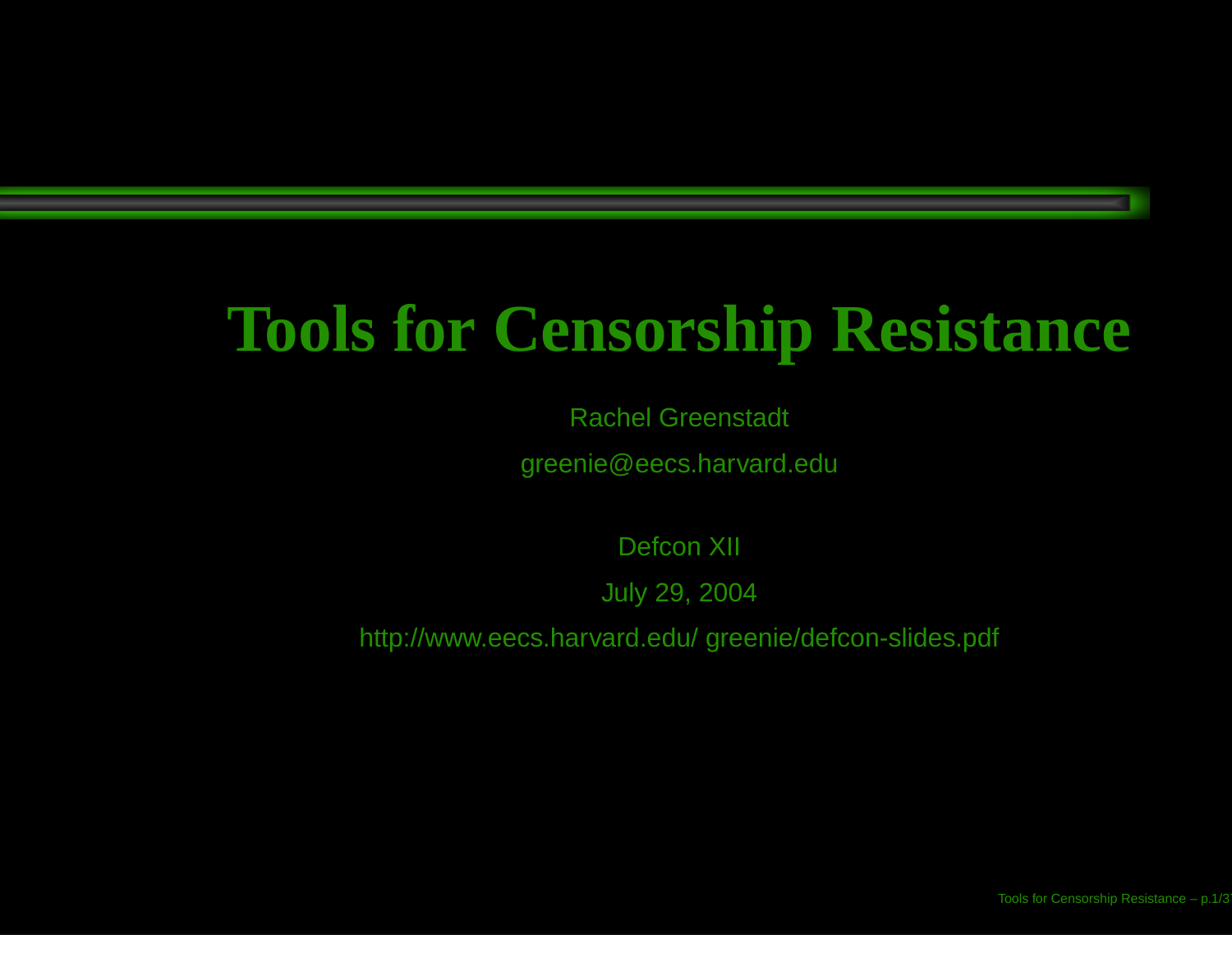### **Overview**

### **Approaches to Censorship**

- Circumvention methods
- Case study: China  $\bullet$
- **Censorship in a "free" society** the LOCKSS project
- **Unobservability**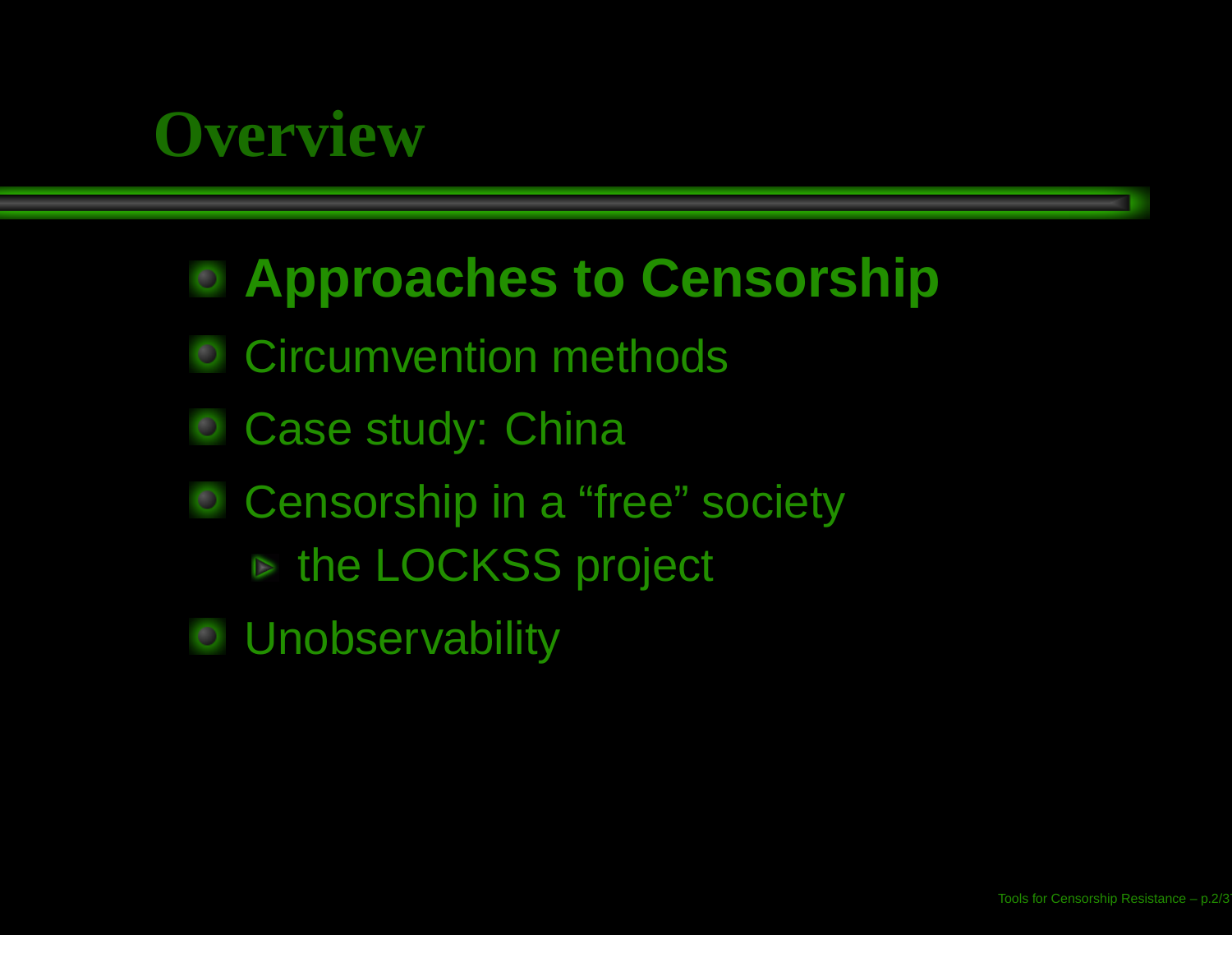# **A Taxonomy of Censorship**

### Generalized Blocking

- Blocking publishers/servers  $\triangledown$
- Blocking receivers/clients  $\triangledown$
- Modifying content for censorship  $\triangledown$
- "Arms race" solutions okay
- Surveillance/Chilling Effects
	- Relies on accountability/punishment

Effective censors use multiple techniques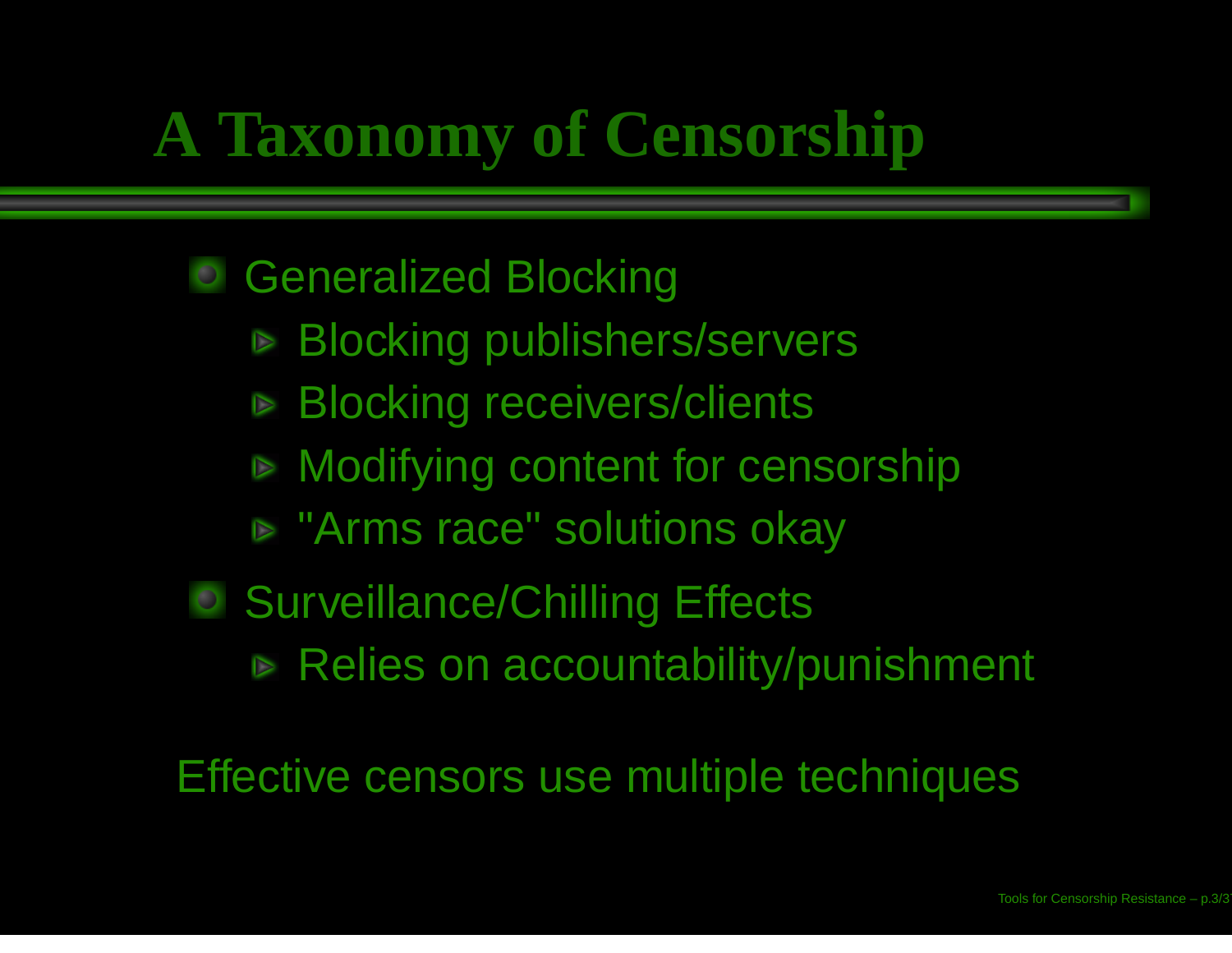### **Blocking Publishers**



Figure 1: Bonsai kitten picture from bonsaikitten.com

Hardest formof censorship to do (spam)

**Offensive** material forbidden by govt/ISP/DOS attackers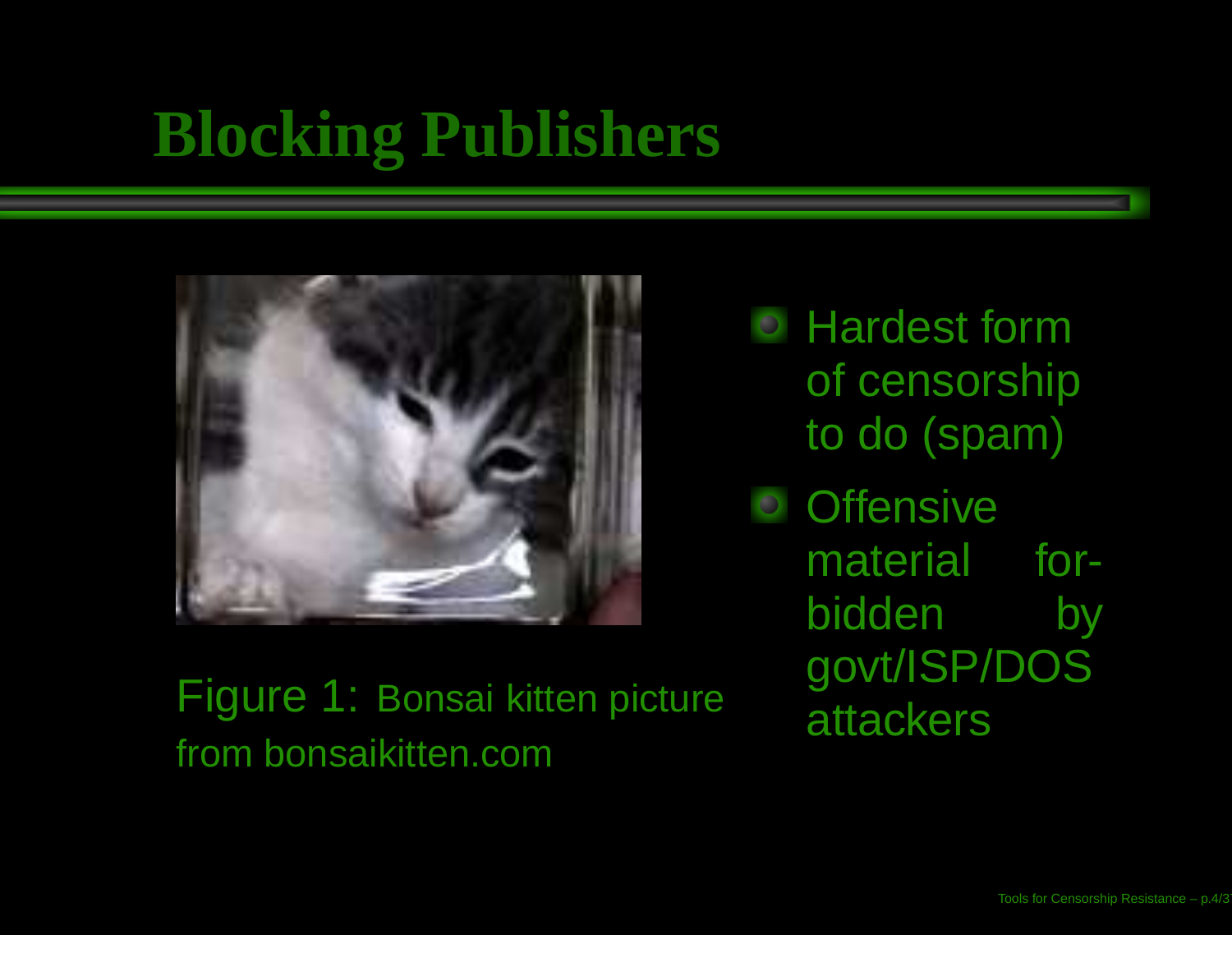# **Circumventing Publisher Blocking**

- Find someone who will make material available
	- More permitting ISP
	- Writable web pages (blogs, etc)
	- Outside jurisdictions
- **C** Anonymity services
	- Can help if publisher blocking is combined with surveillance
	- Hidden servers may prove useful for avoiding DOS attacks
	- Current systems probably too fragile<sub>or Censorship Resistance p.5/37</sub>  $\triangledown$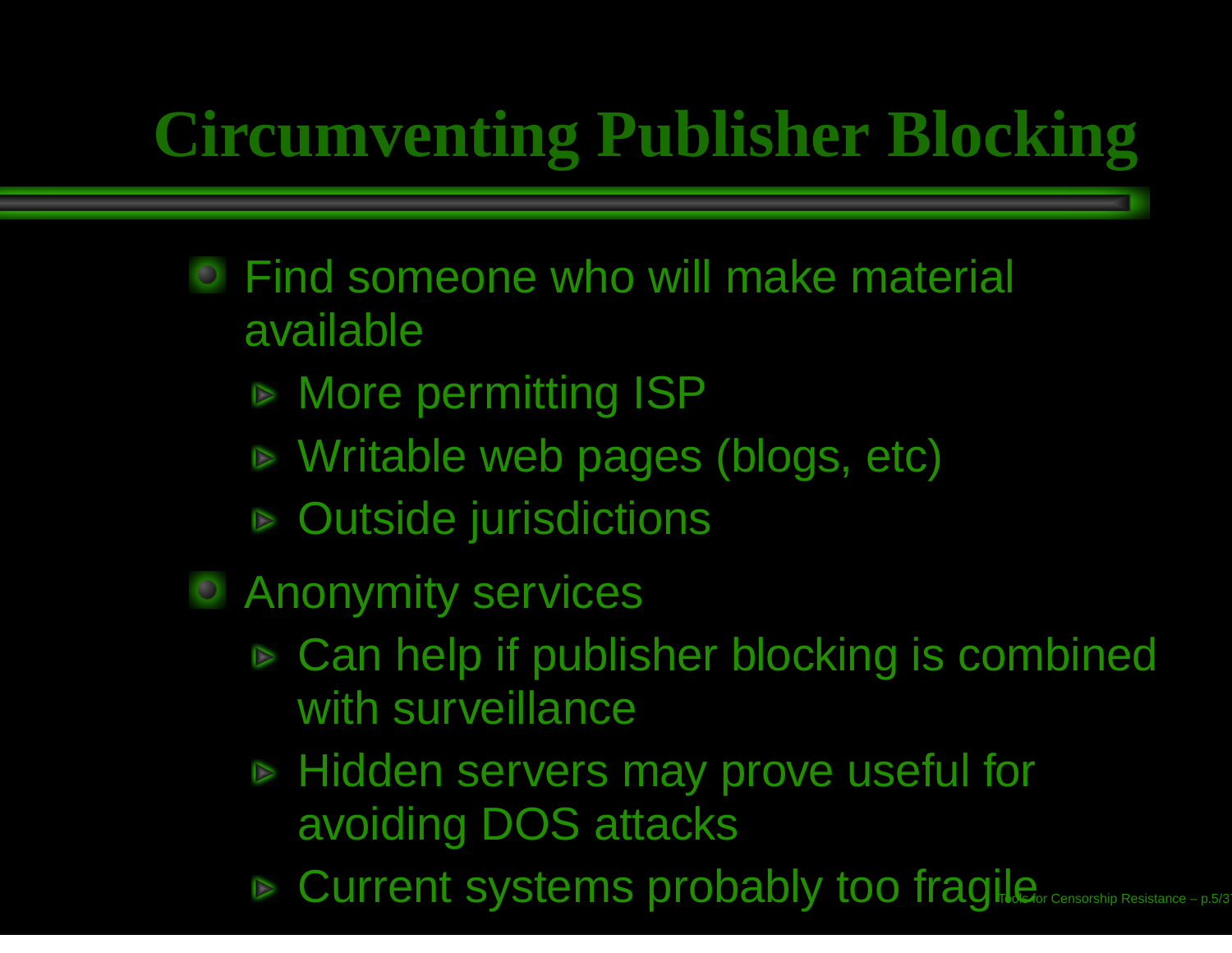### **Blocking Receivers**

If the blocking authority has control over some, but not all, internet users

- Government firewalls at routers
- Corporate firewalls
- Nannyware in schools/libraries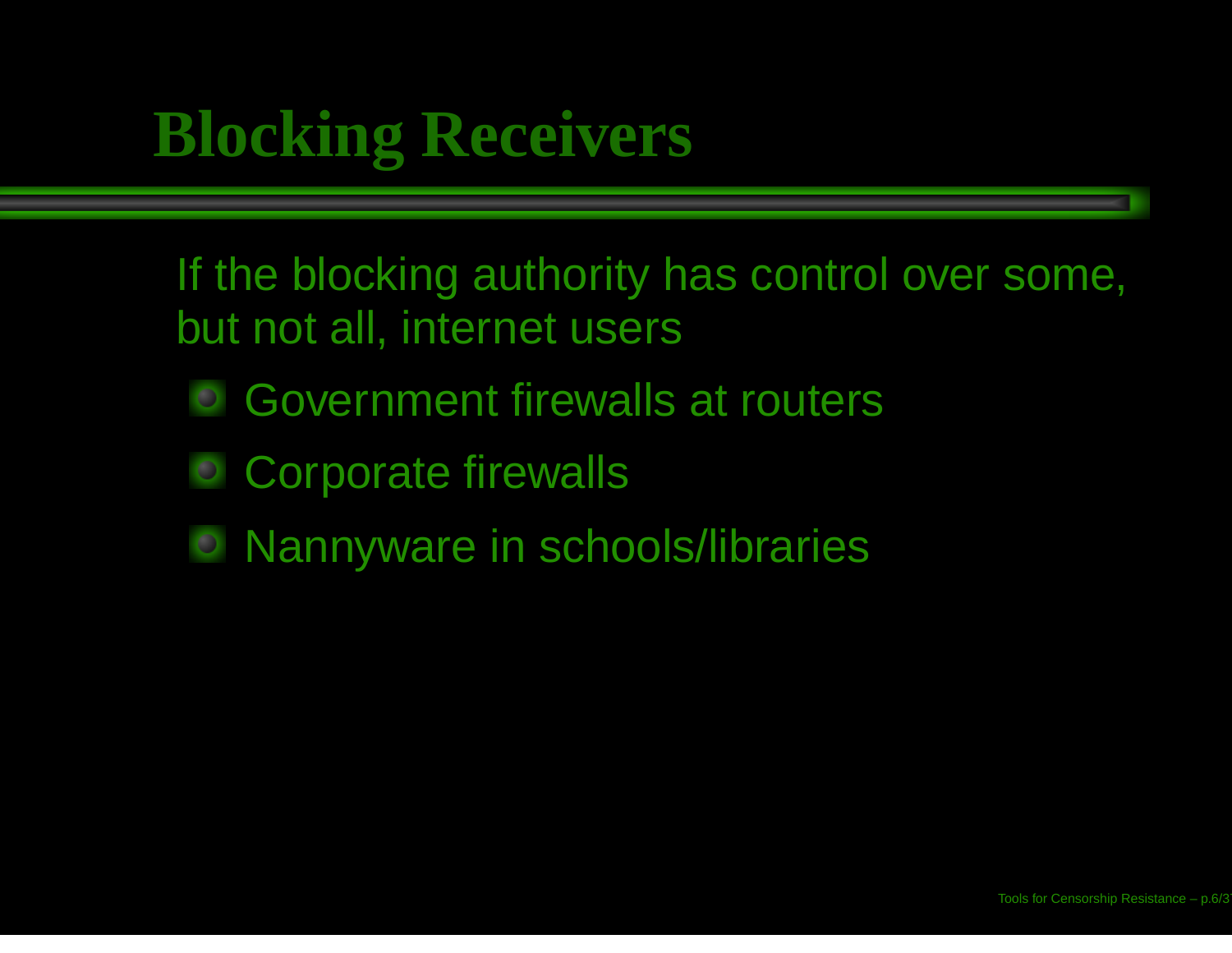# **Blocking Approaches 1**

### Web Site Blocked

The website you were trying to access was deemed inappropriate by the Authorities. If you feel that this particular web site should not have been blocked per our policy, you may ask that the web site be removed from the blocked list by going to the following

If you have any questions, contact us at internetpolice@authority.net.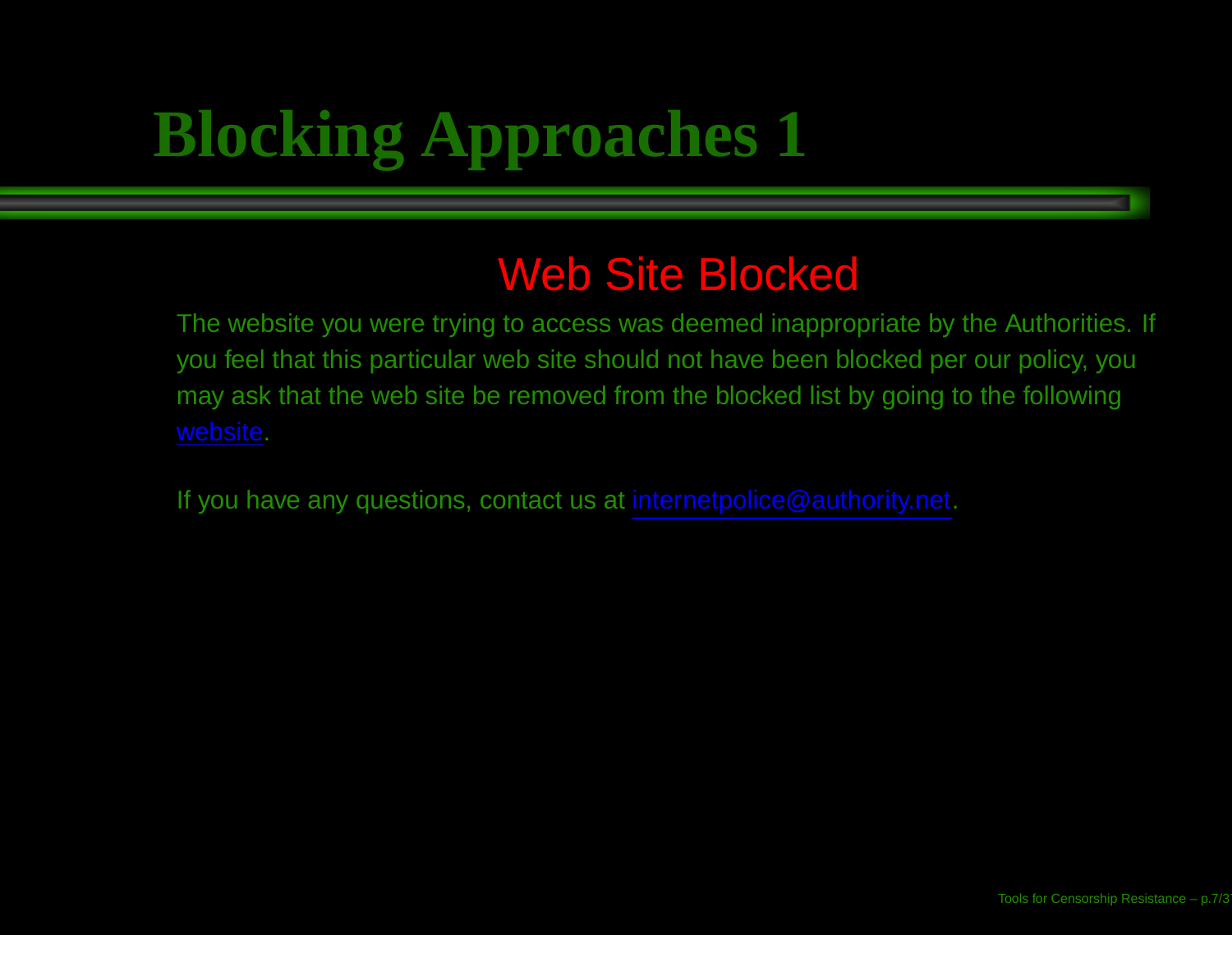# **Blocking Approaches 2**

#### **ERROR 404 - File Not Found**



No there is no page here. There is no page within a hundred kilobytes of here.

I am not worried. And neither should you be.

In fact, as we speak, viruses are committing suicide outside the firewall of this server, and we encourage them to continue doing so.

There is only truth HERE. Al the rest is lies! Lies! Lies!

Iraq - 03/2003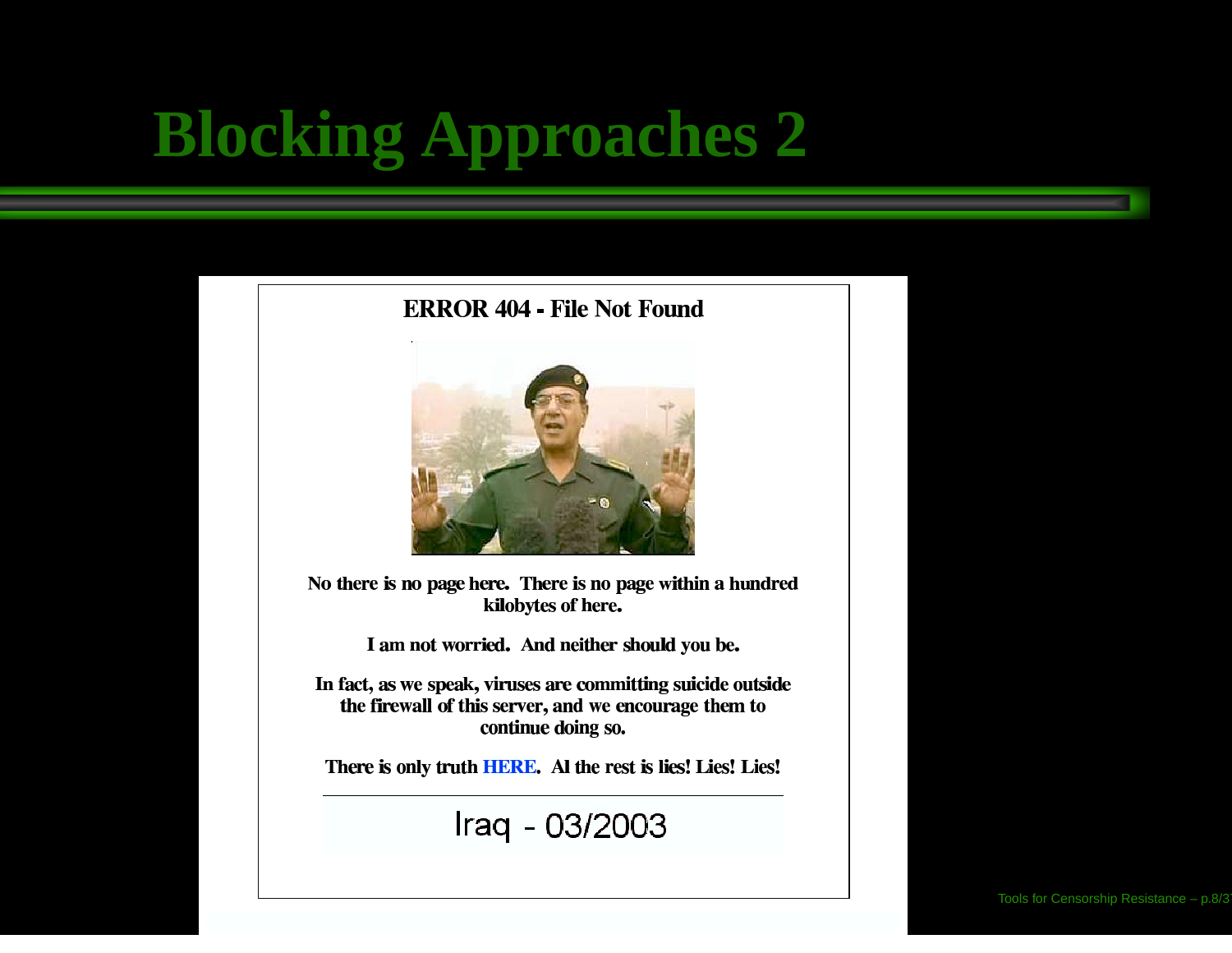## **Blocking Techniques**

- Block open or closed?
- Drop packets at gateway based on IP address  $\bullet$
- DNS redirection  $\bullet$
- Filter based on keywords
- Filter based on images ("Finding Naked People")
- Block loophole servers

Proxies/anonymizers/translators/google cache/wayback machine/etc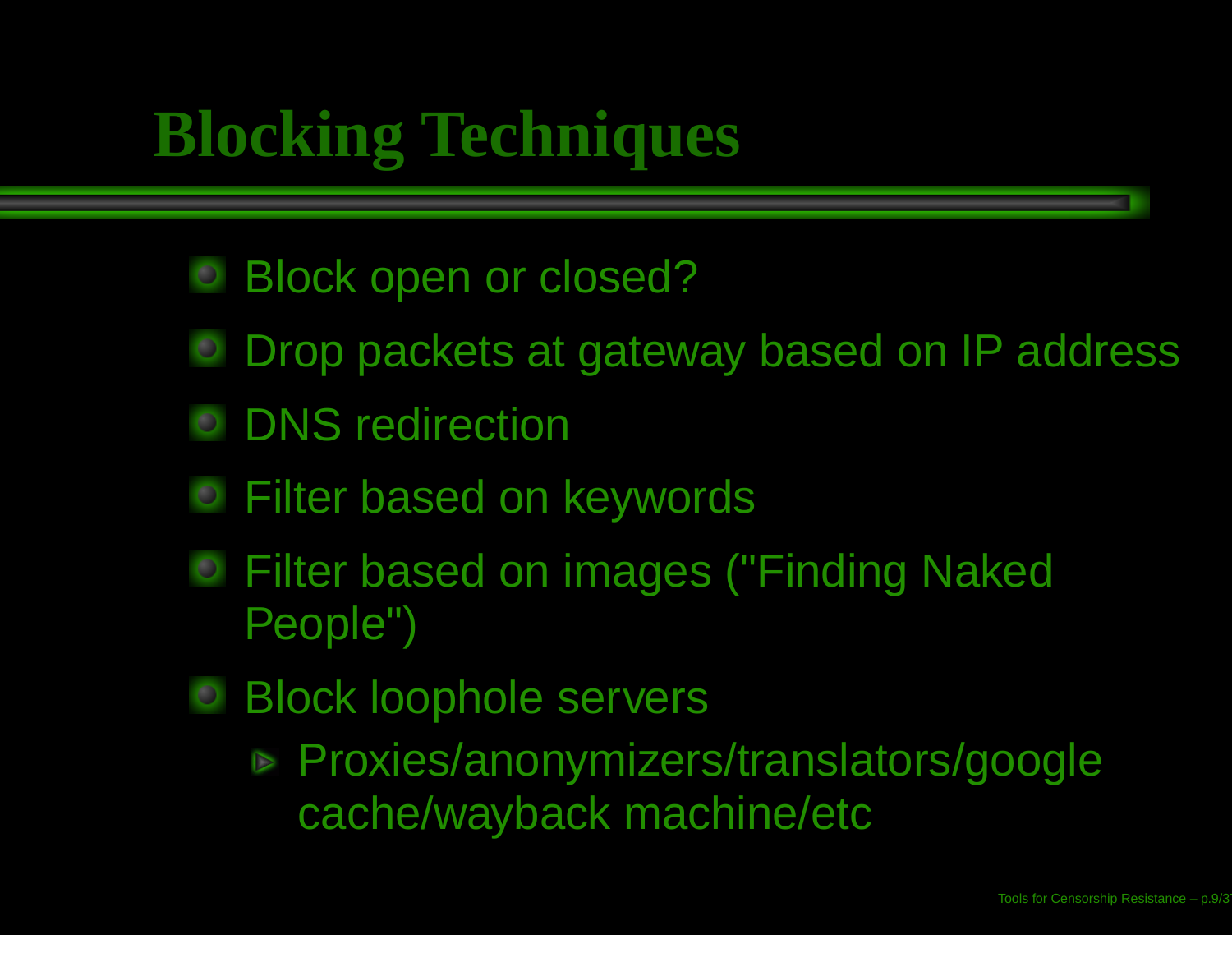### **Overview**

- Approaches to Censorship
- **Circumvention methods**
- Case study: China
- Censorship in <sup>a</sup> "free" society  $\bullet$ the LOCKSS project
- **Unobservability**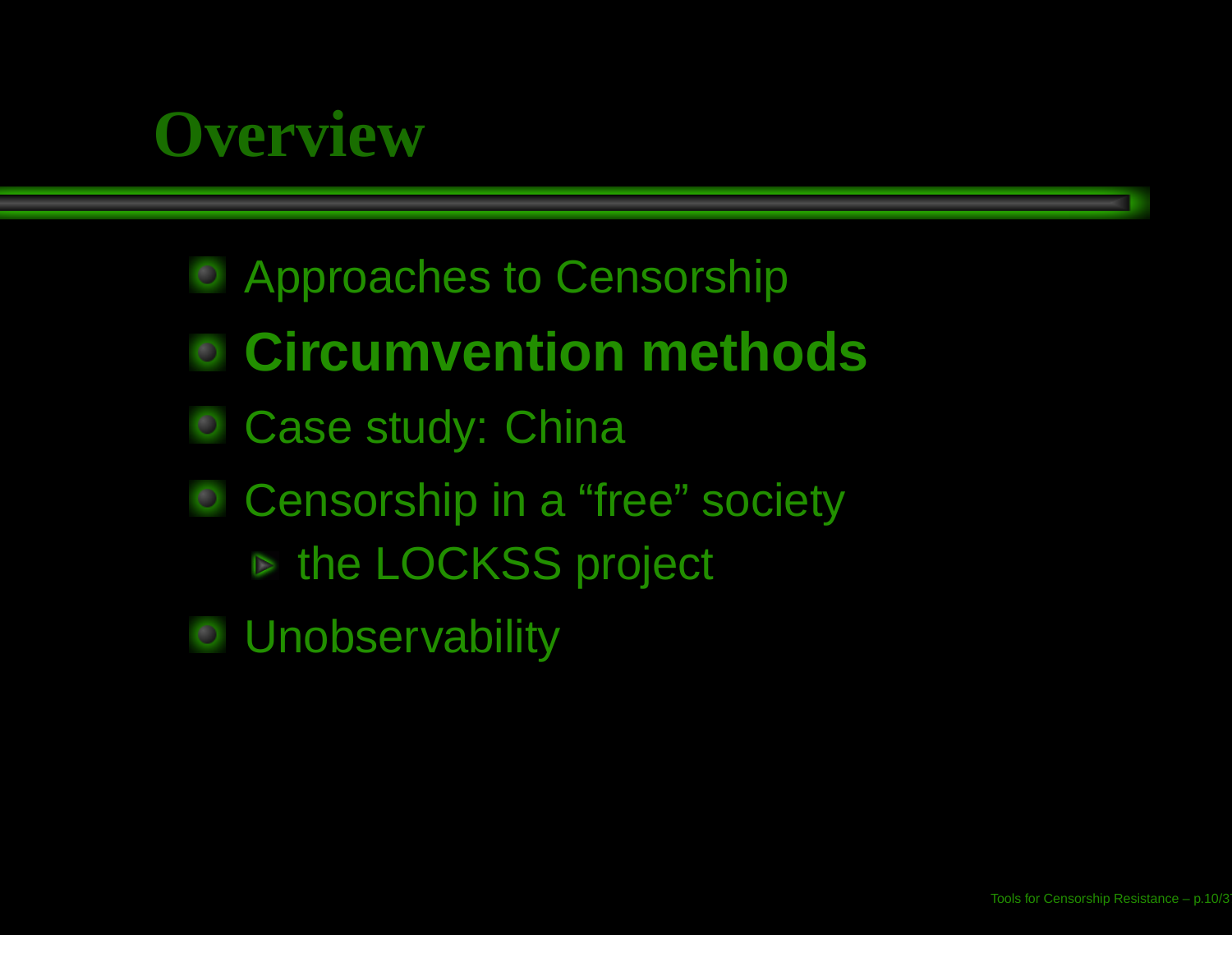### **Circumvention Methods**

- Proxies
- Tunnels
- Mirrors
- Email (spam)
- P2P systems to make proxies available **▶ Safeweb/Triangle-Boy, Six/Four,** Peek-a-booty, Infranet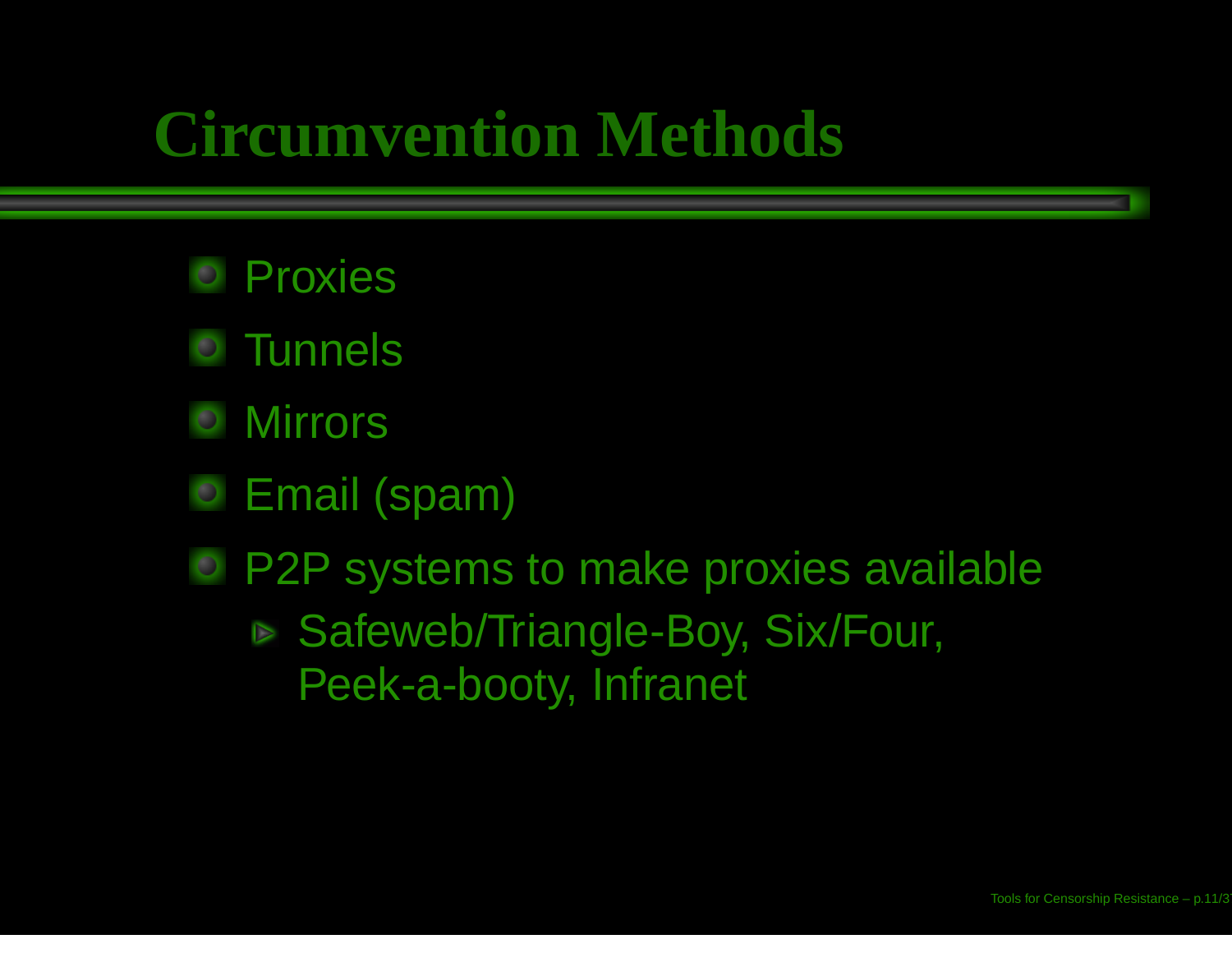### **Publicizing the circumvention system**

- You don't: used by small set of people, communicate out of band
- Use something to communicate that they won't or can't block
	- This may be harder than you think
- Closed group: no one sees the whole pattern
	- Infranet: keyspace-hopping (client puzzles)
	- TU Dresden: captchas
	- Won't work against <sup>a</sup> resource rich adversary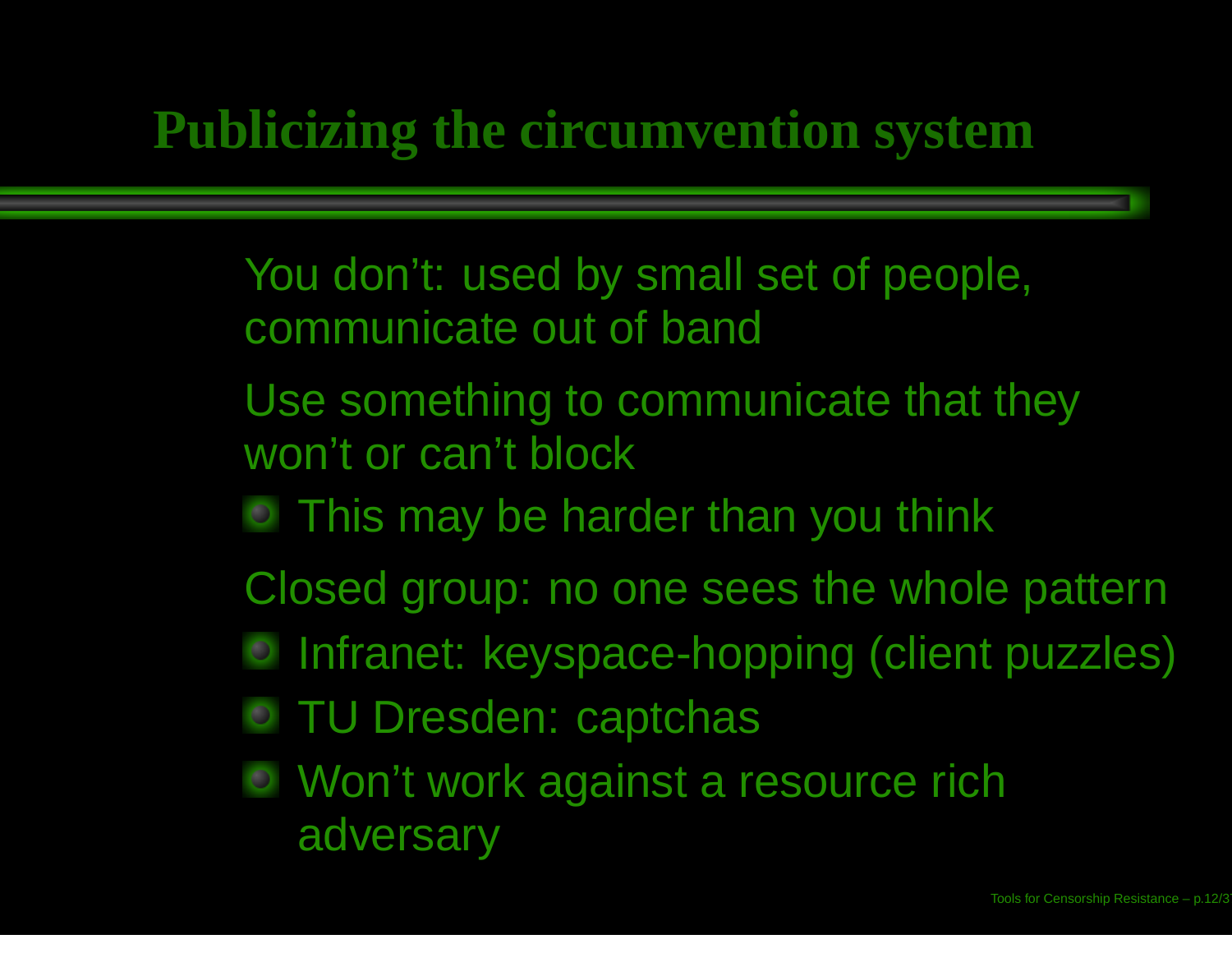### **Stego in Circumvention Systems**

Can make proxy servers more difficult to detect and block, clients have plausible deniability

- Infranet (MIT NMS)—embed requests for content in the sequence of  ${\tt http}$  requests, embed content itself steganographically in images
- Camera Shy (Hacktivismo)—uses lsb steganography. Automatically scans and parses web pages for applications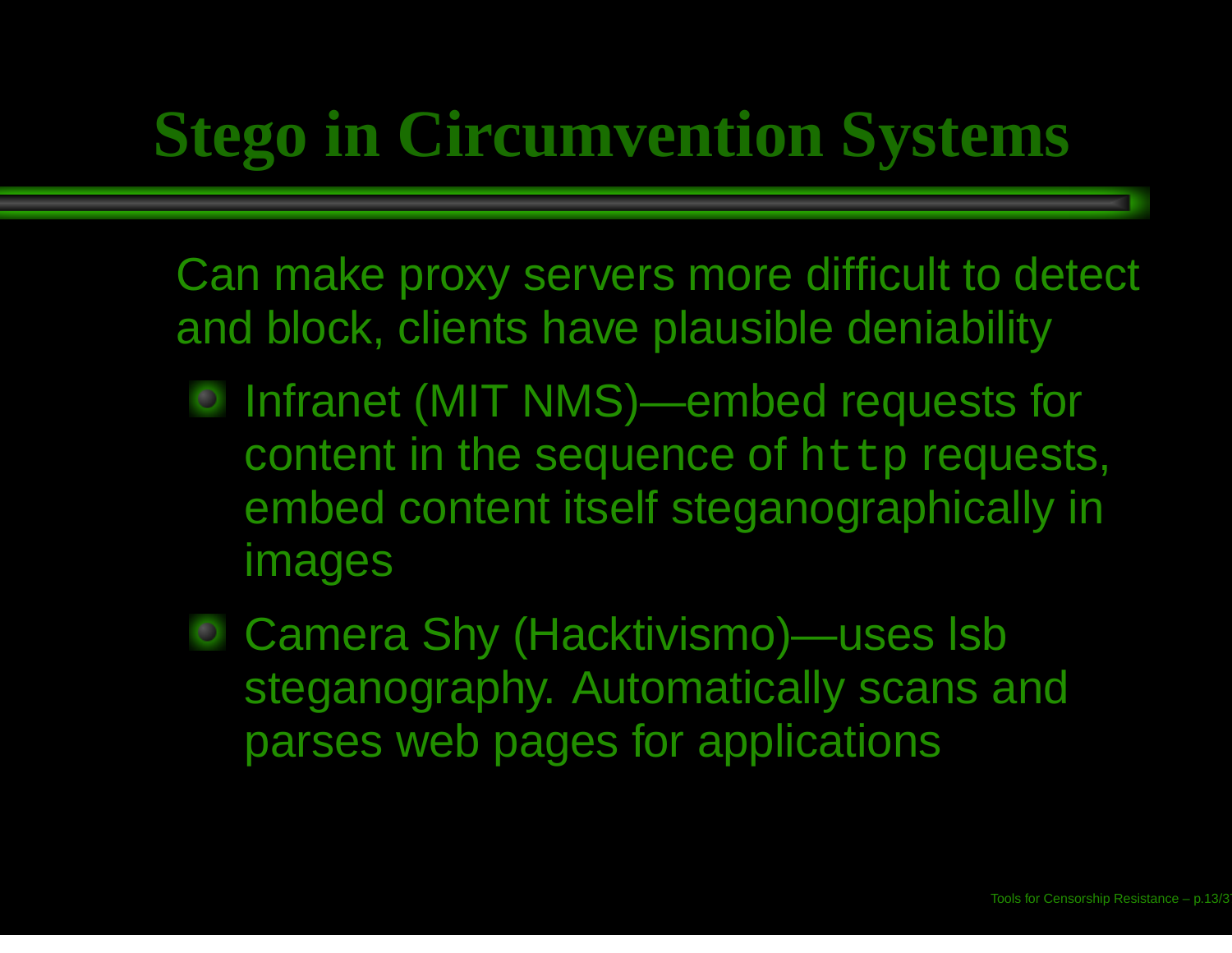### **Tools**

- Peacefire Circumventor: http://www.peacefire.org
- Psiphon: http://www.citizenlab.org/  $\bigcirc$
- DIT: http://www.dit-inc.us/
- Anonymizer: http://www.anonymizer.com/
- TOR: http://freehaven.net/tor/
- Hacktivismo: http://www.hacktivismo.com/  $\bullet$
- Freenet-china: http://www.freenet-china.org/  $\bullet$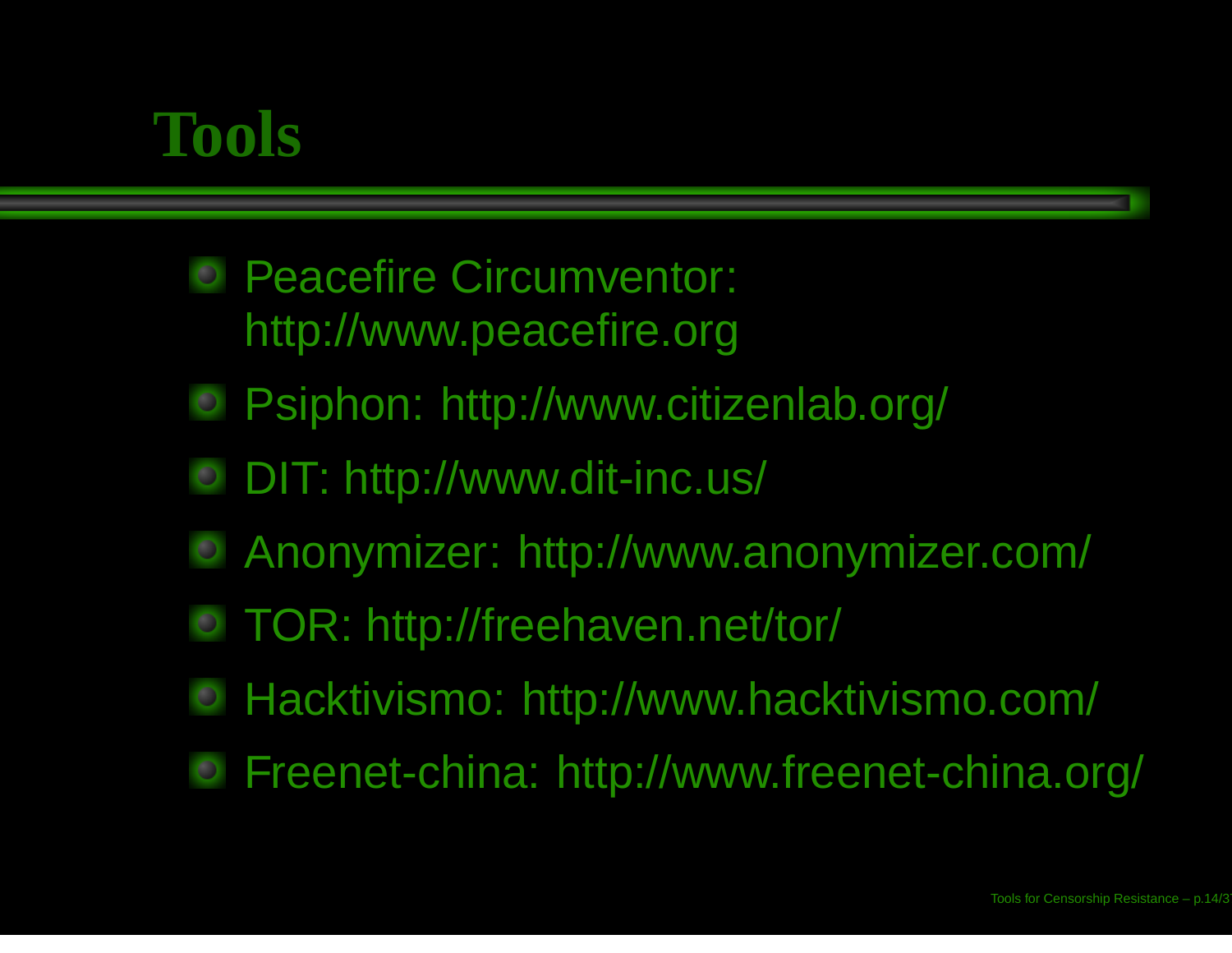### **Overview**

- Approaches to Censorship
- Circumvention methods
- **Case study: China**
- **Censorship in a "free" society** the LOCKSS project
- **Unobservability**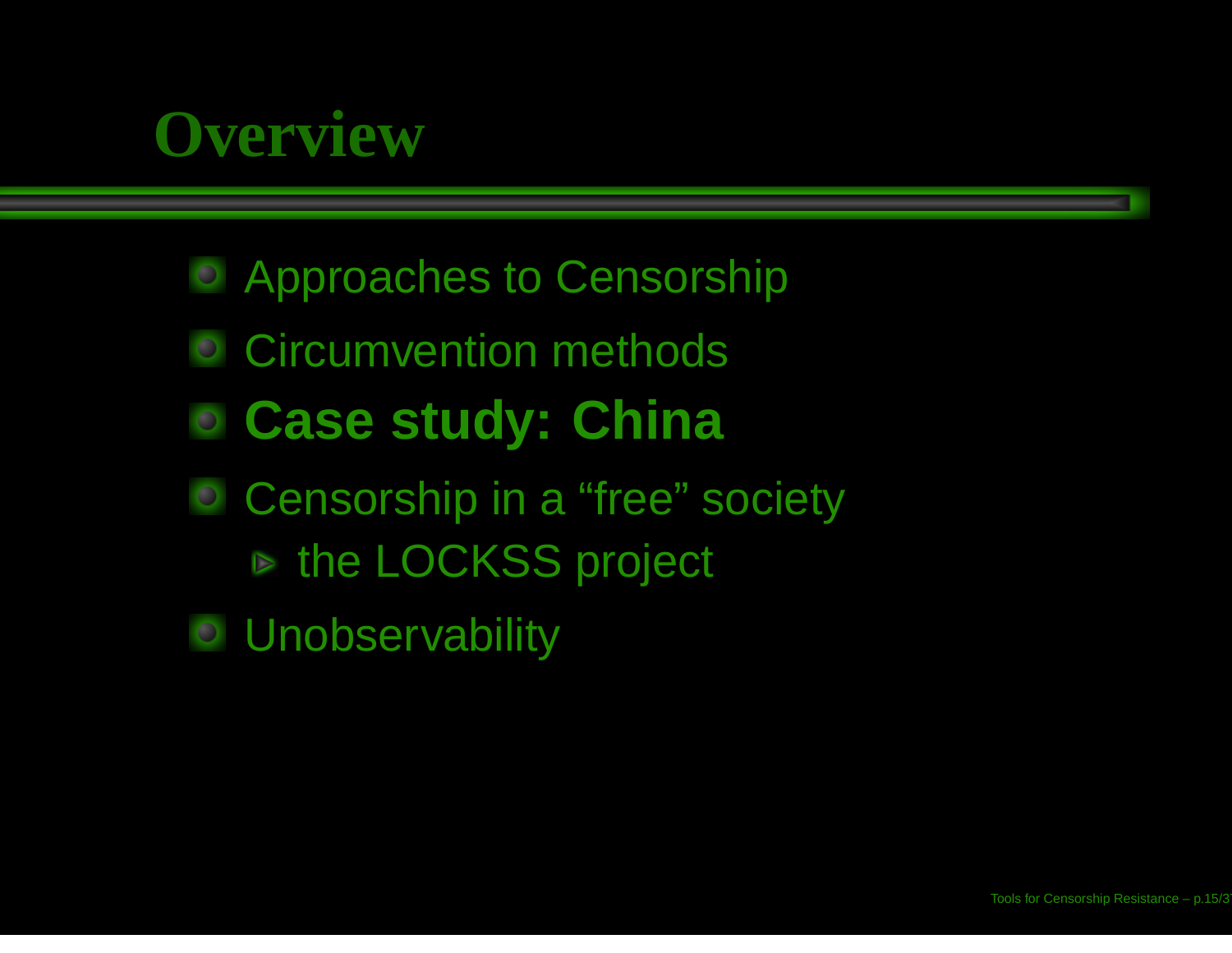### **Internet Censorship in China**

- Use publisher/receiver blocking, surveillance
- Makes evident how much of "cyberspace" is tied to national borders and how much isn't
- Opaque system, closed blocking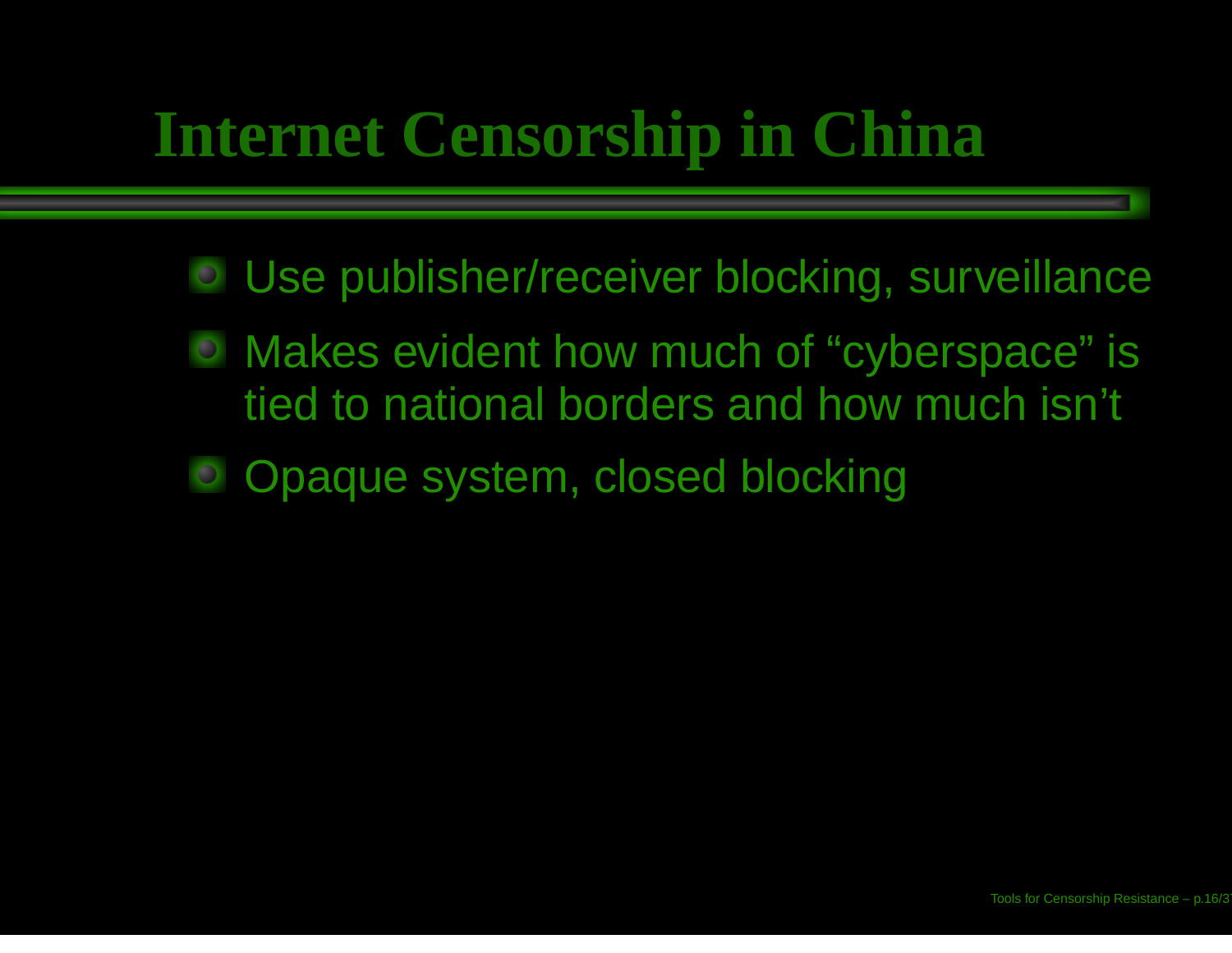### **Goals**

Block dissident websites and pornography

- Belief that access to the Internet would foment change/unrest
- Also—Internet used as coordination tool for dissidents
- 3 main dissident groups (Rand)
	- Falun Gong  $\triangleright$
	- Chinese Democratic Party  $\triangleright$
	- Tibetan/Taiwanese sites
- Also block news, health, education, gov't, religion Toolss for Censorship Resistance – p.17/37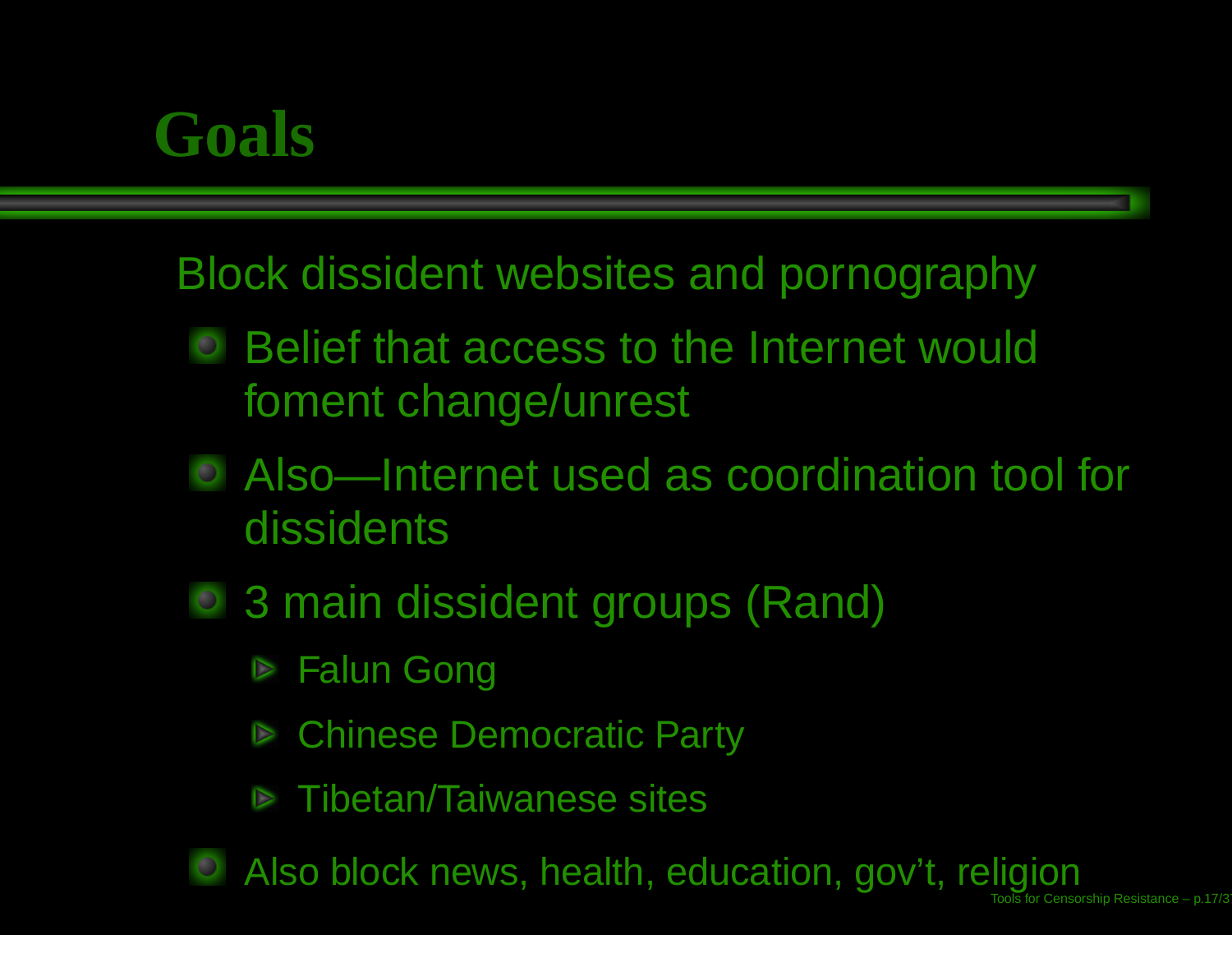### **PRC Resources**

- Control of routers inside China
- Internet access in country through cooperative ISPs
- Sophisticated network and Internet cafe surveillance
- approx 30,000+ employees to find sites to filter (Big Mamas/volunteers)
- Ability to arrest/detain/interrogate suspicious individuals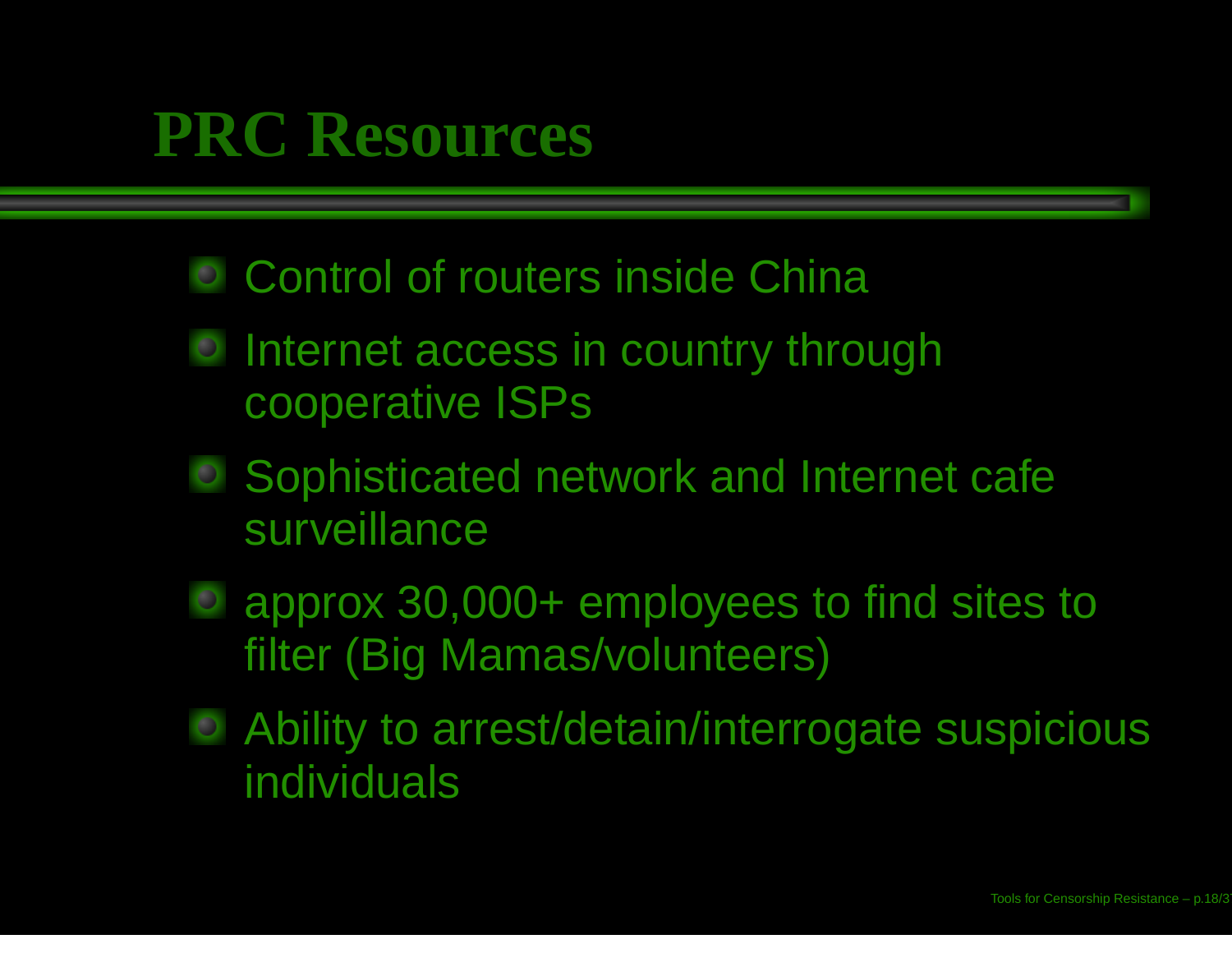# **Evolution of Chinese Censorship**

### Witnessing the "arms race"

| 1995 | Internet commerically available in China                          |
|------|-------------------------------------------------------------------|
| 1996 | "Great Firewall of China"                                         |
| 1997 | Regulations place liability for Internet use on ISPs              |
| 1999 | Foreign dissident sites DOS'ed                                    |
| 2000 | Golden Shield begins, Security China 2000                         |
| 2001 | Safeweb/Triangle Boy blocked                                      |
| 2001 | Capital crime to "provide state secrets" over Internet            |
| 2002 | Pledge of Self-Discipline for Chinese Internet Industry           |
| 2002 | <b>DNS hijacking</b><br>Tools for Censorship Resistance - p.19/3. |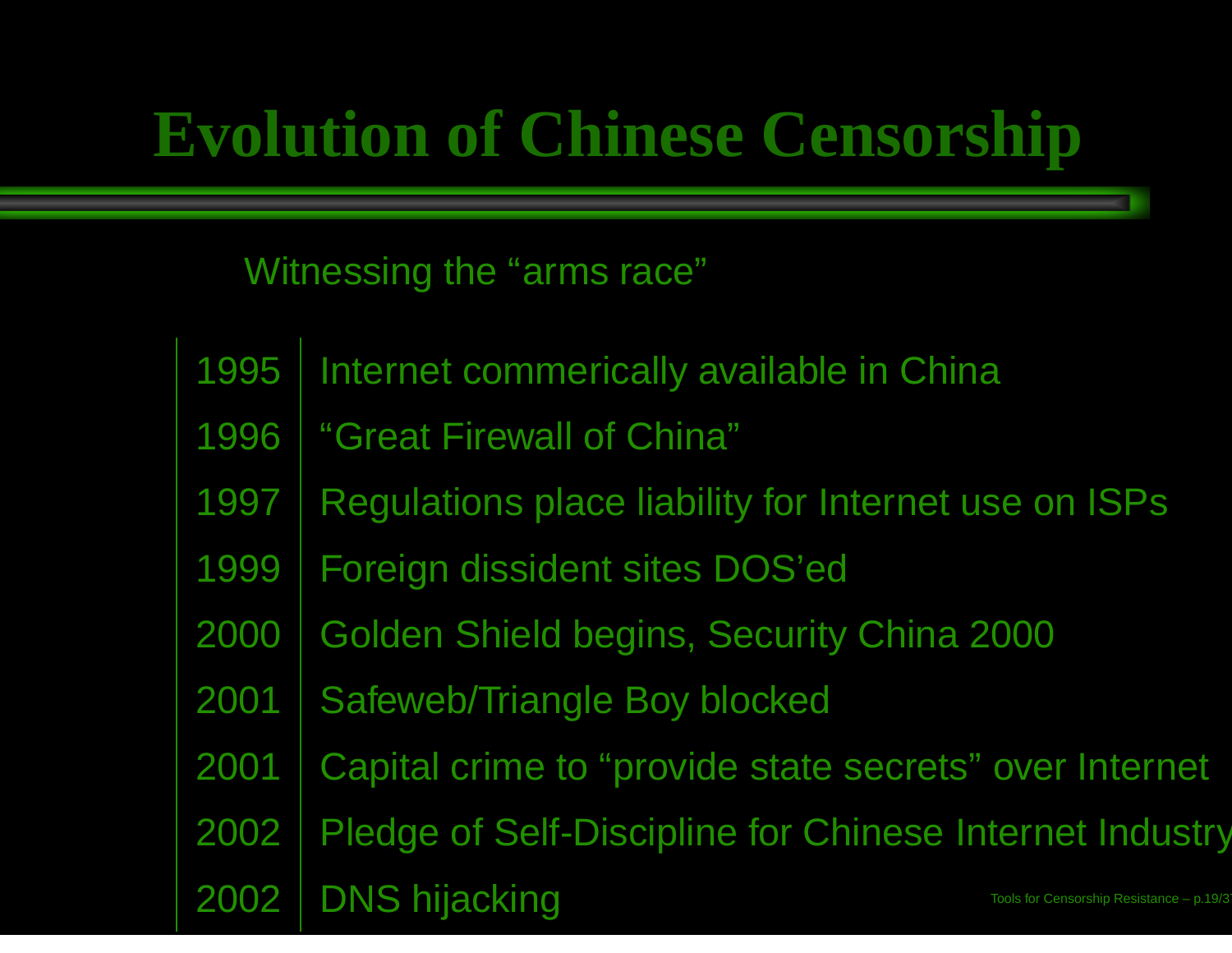## **Evolution of Chinese Censorship**

2002 Attempt to block google -> keyword blocking 2002More fine grained blocking (CNN, blogspot) 2002Internet cafe fire, PRC closes cafes 2002 Cafes required to install surveillance software 2002 Downtime punishment 2004 est. 87 million Internet users in China 20044 PRC monitoring SMS text messages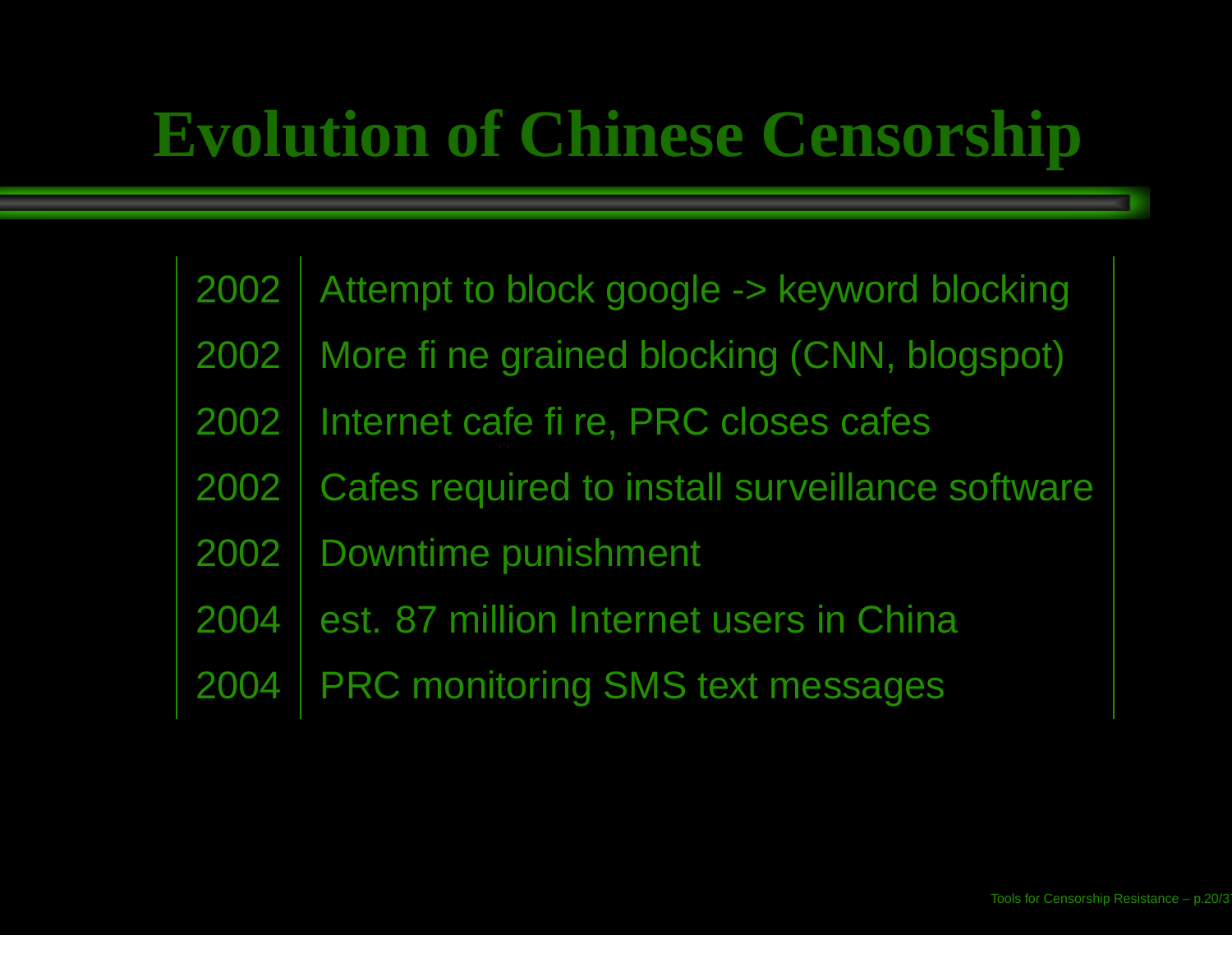### **Sad Story of Safeweb**

- Set up a proxy service, got blocked
- Set a P2P network of proxies, they got blocked
- Almost immediately
- With their resources, China can discover the peers and block them, even with rate limiting measures
- You try getting <sup>a</sup> P2P network up and running this way
- Involuntary servers? (In <sup>a</sup> windows app?)
	- On <sup>a</sup> safe port—blocked  $\triangleright$
	- A gazillon IIS servers, there's <sup>a</sup> good idea...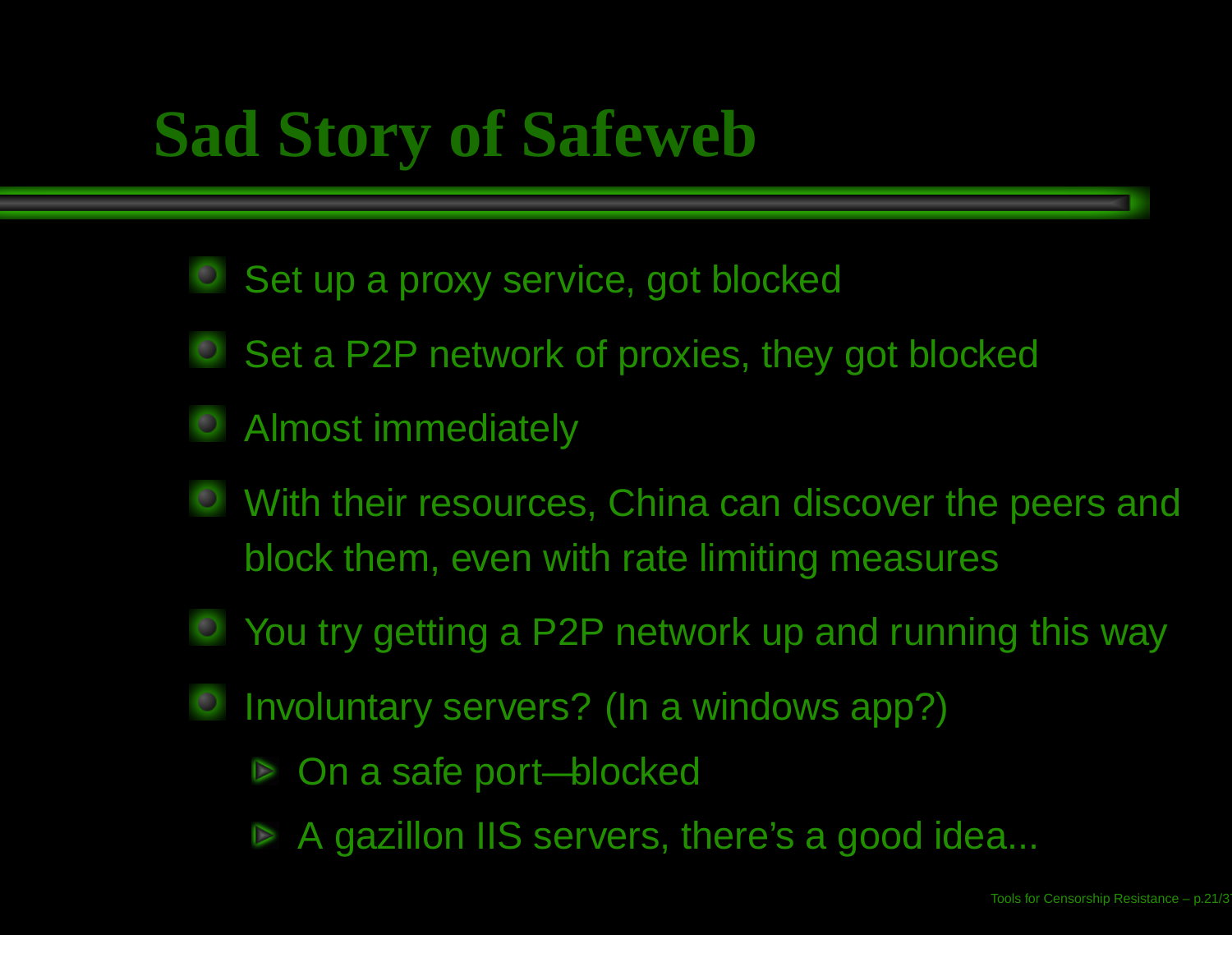### **But they wouldn't block X...**

- O Only a few sites they unblocked (google, blogspot)
- Even these they do selective blocking
- And random P2P servers aren't likely to be useful to them for anything
- Don't expect companies to help you We're selling them surveillance tech **▶ They've signed self-discipline pledges too**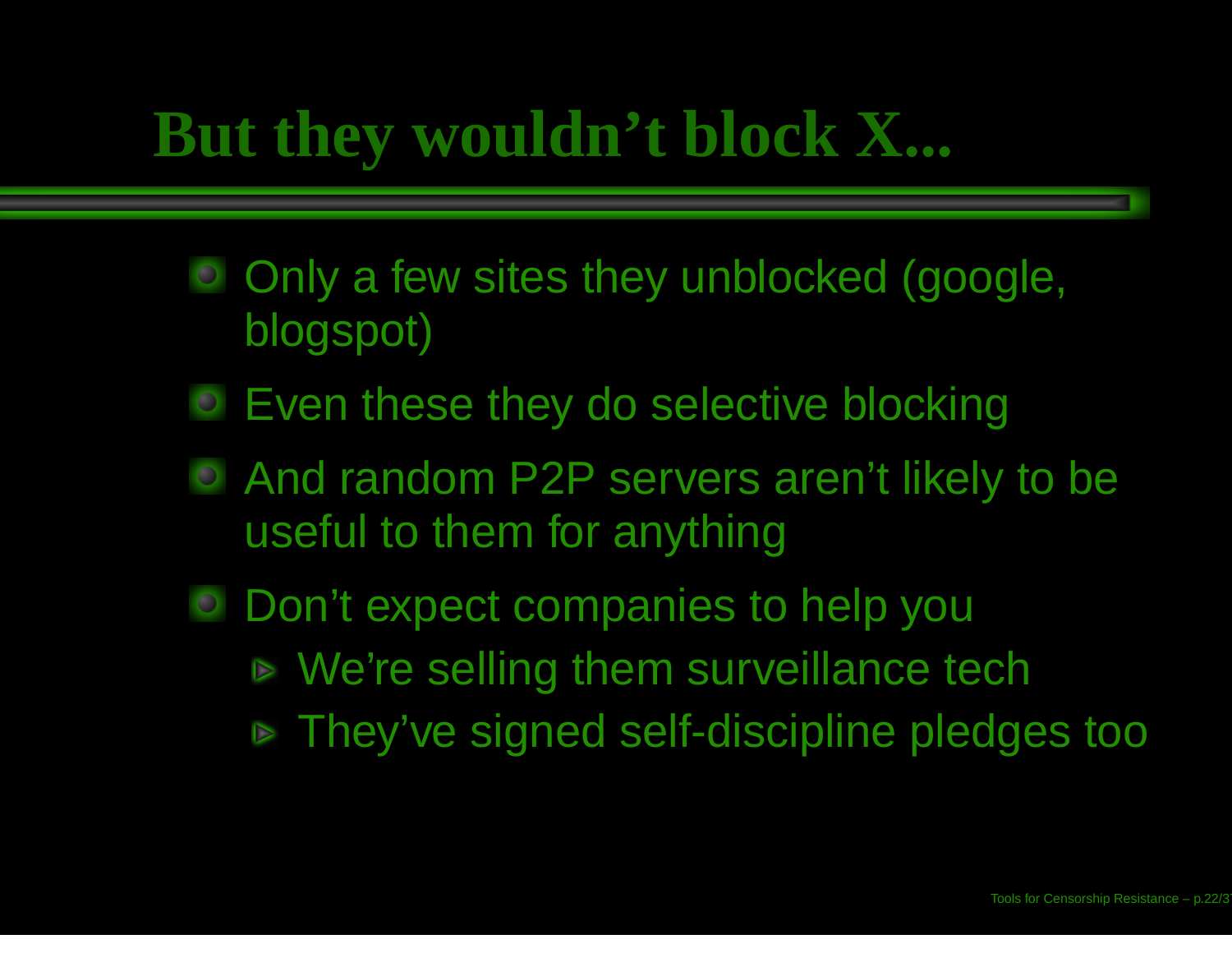### **VIP Reference**

- Dissident email newsletter (http://come.to/dck)
- Most successful widespread circumvention
- Spam's <sup>a</sup> hard problem
- Sent to prominent party members, random Chinese, and dissidents
- Not without repercussions: Lin Hai sentenced to 2 years in prison for providing 30,000 email addresses to "overseas hostile publications"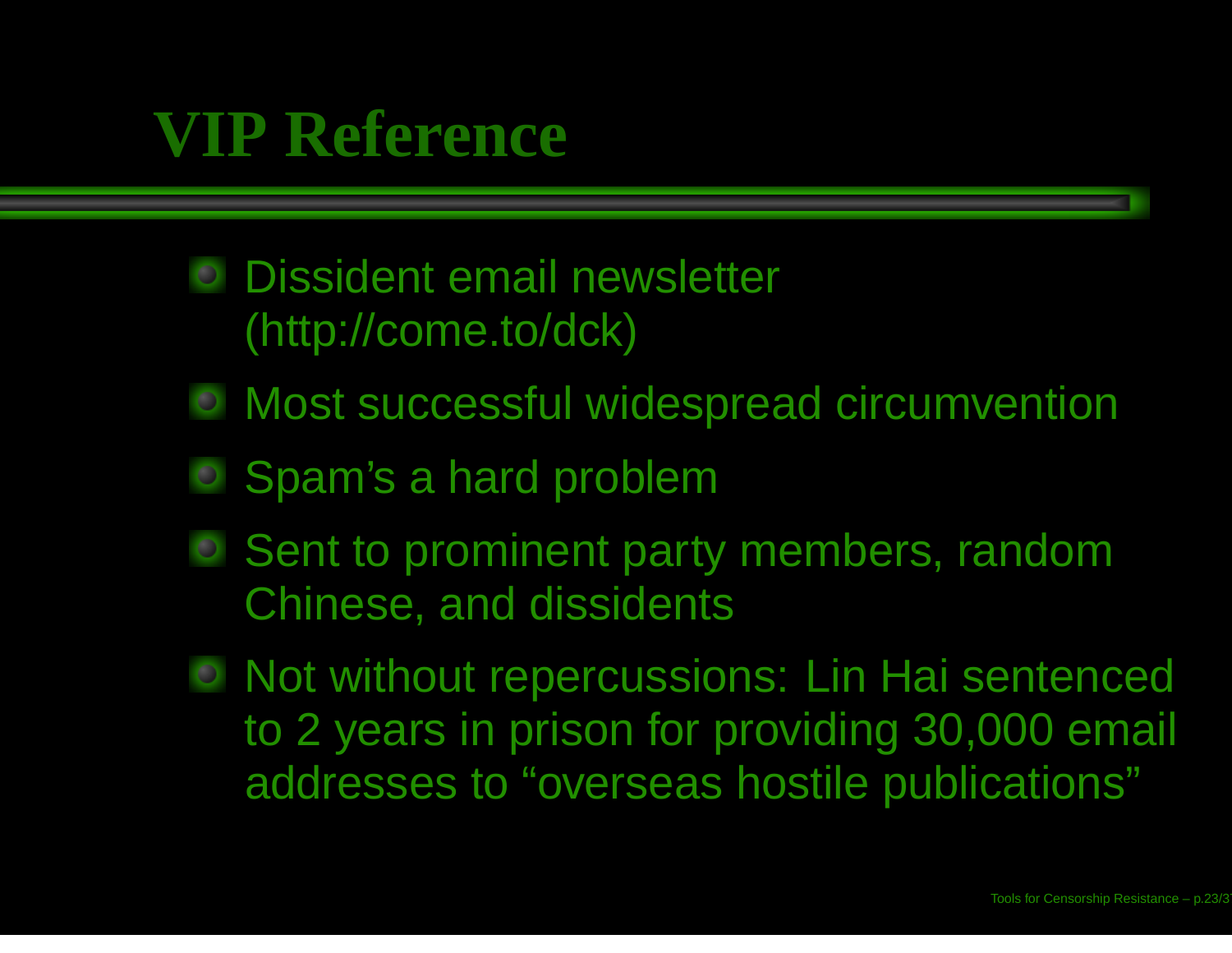### **Implications Outside China**

- Traffic routed through China subject to filtering
- Root nameserver in China could cause  $\bullet$ people outside China to be subject to DNS hijacking
- Common carrier status?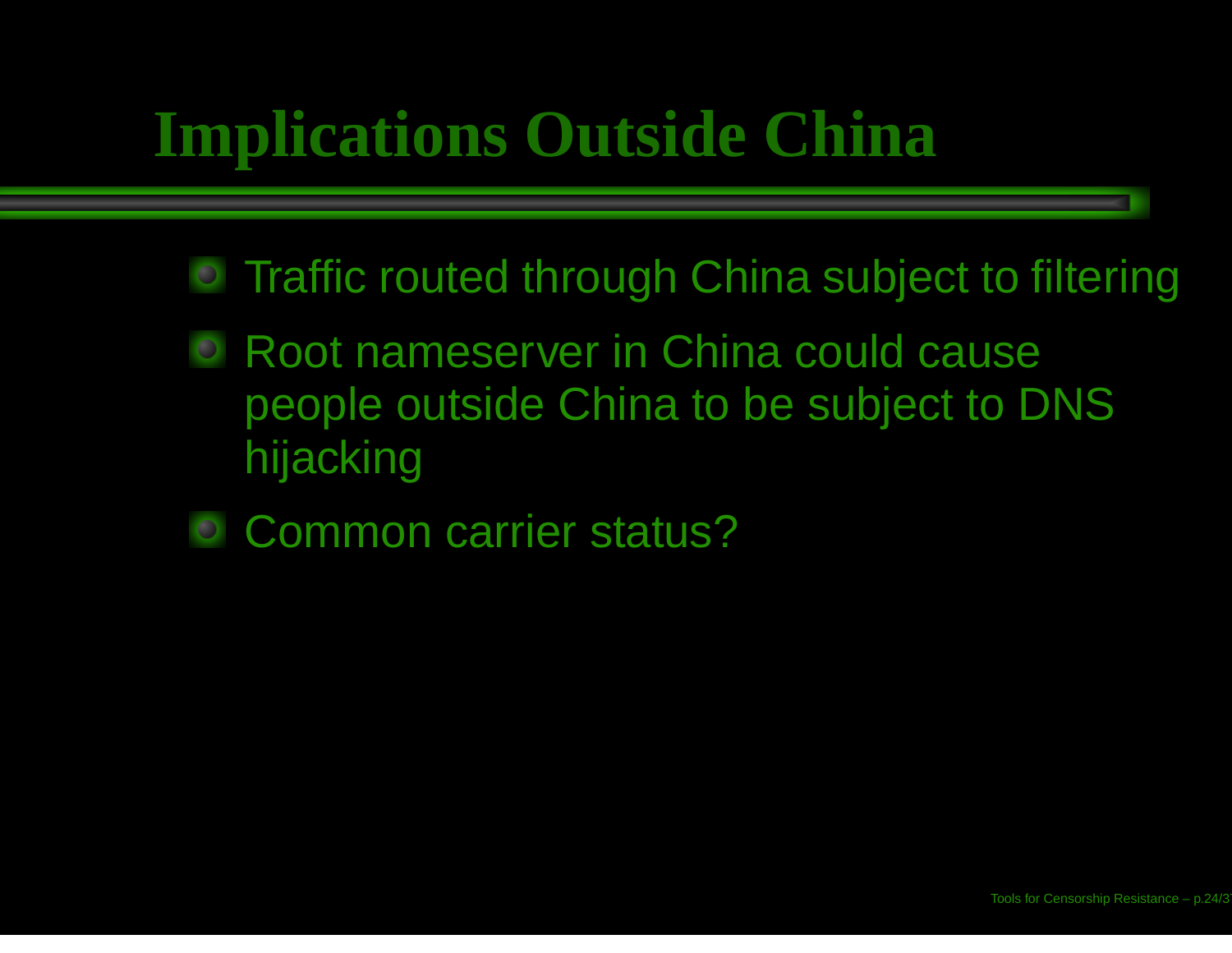### **References on China**

- **"Empirical Analysis of Internet Filtering in** China," Zittrain/Edelman, Harvard Berkman **Center** 
	- **▶ Zittrain/Edelman, Harvard Berkman Center** http://cyber.law.harvard.edu/filtering/china/
- "You've Got Dissent! Chinese Dissident Use of the Internet and Beijing's Counter-Strategies"
	- Chase/Mulvenon, RAND
	- http://www.rand.org/publications/MR/MR1543/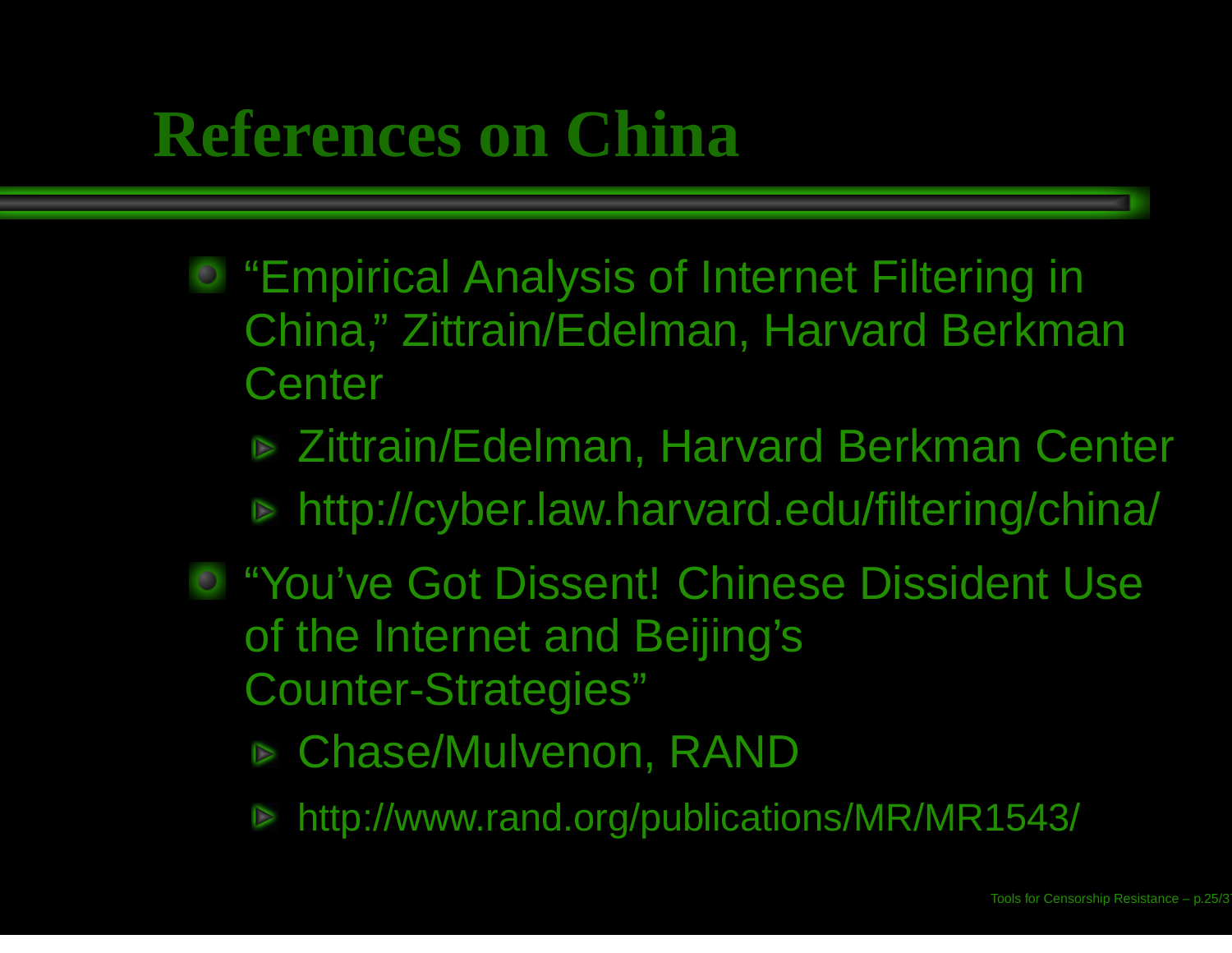### **Overview**

- **Exercise Approaches to Censorship**
- Circumvention methods
- Case study: China
- **Censorship in <sup>a</sup> "free" society** the LOCKSS project
- **Unobservability**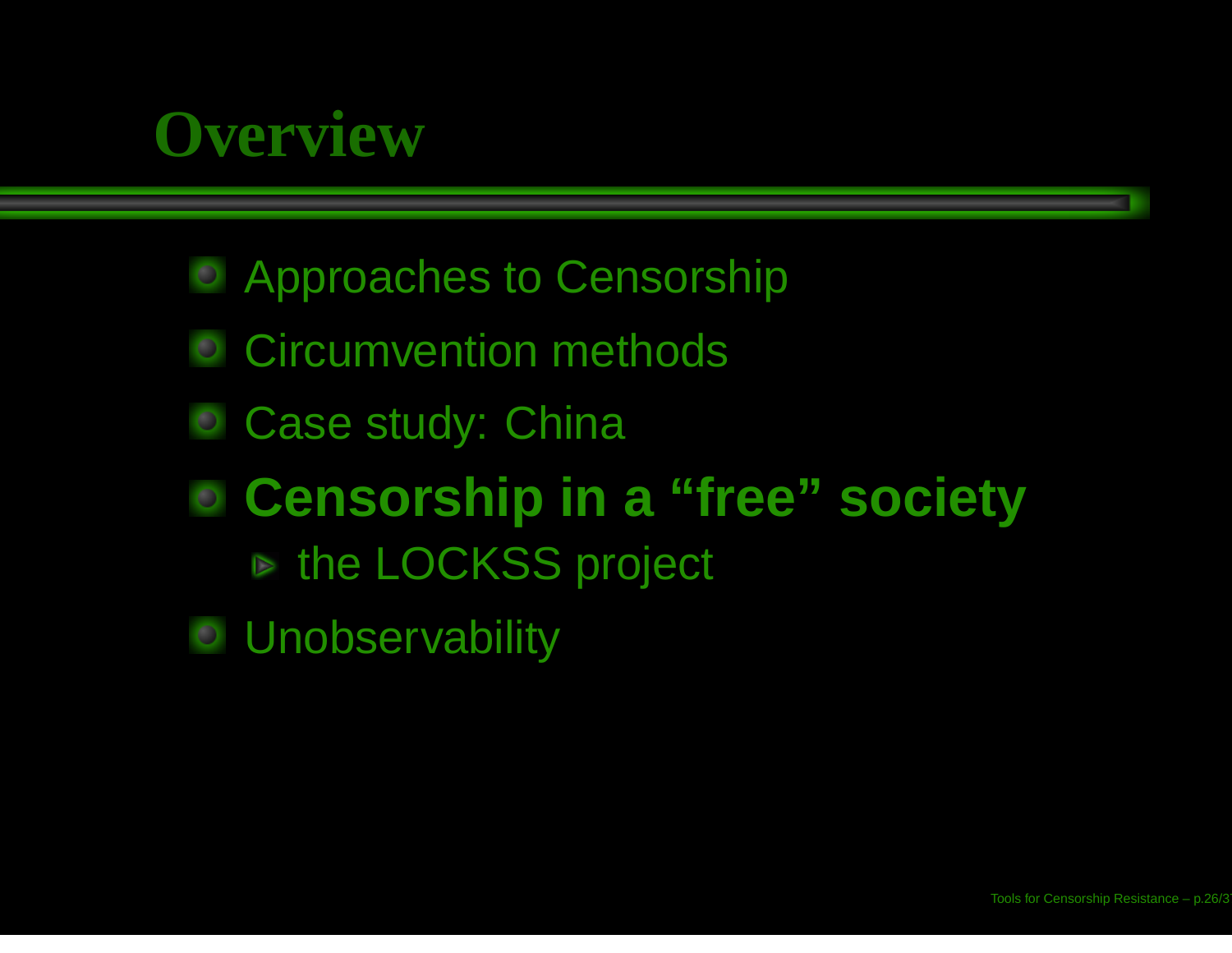### **Document distortion or removal**

- Form of blocking, previously available items are changed or disappear
- Concern in U.S. (talk at PORTIA)
- Can be mitigated with digital signatures
- BUT—Often self-censorship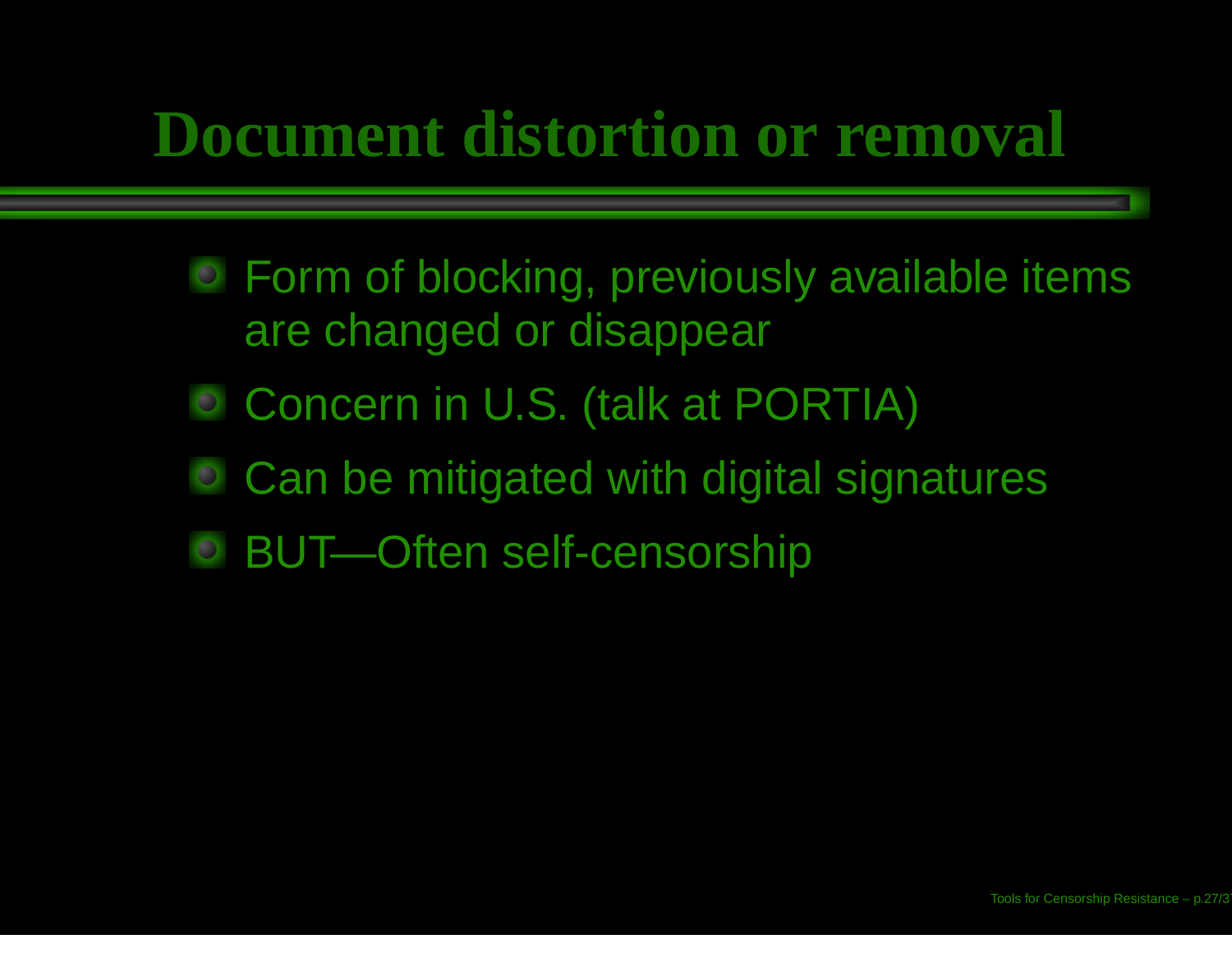### **Example: Time Magazine**



**ТІМЕ, МАВСИ 2, 1998** 

words have been a dimensionally differently and principal baryons of the state of the state of the state of the state of the state of the state of the state of the state of the state of the state of the state of the state

be two moderns of the same

share conseques train and countino analysis perfects that the change are objectives. Given those unpalatable choices, we allowed Saddam to avoid personal surrender and permitted him to see the set of one of his generals. P

anks that once they allowed U.S. forces into the Middle East.

C1998. All rights reserved. From A World Transformed by George.<br>Bush and Brent Scoreeroft, to be published by Alfred A. Knopf Inc.

This article was removedfrom Time's online website

Also excised from the Table of Contents

From

memoryhole.org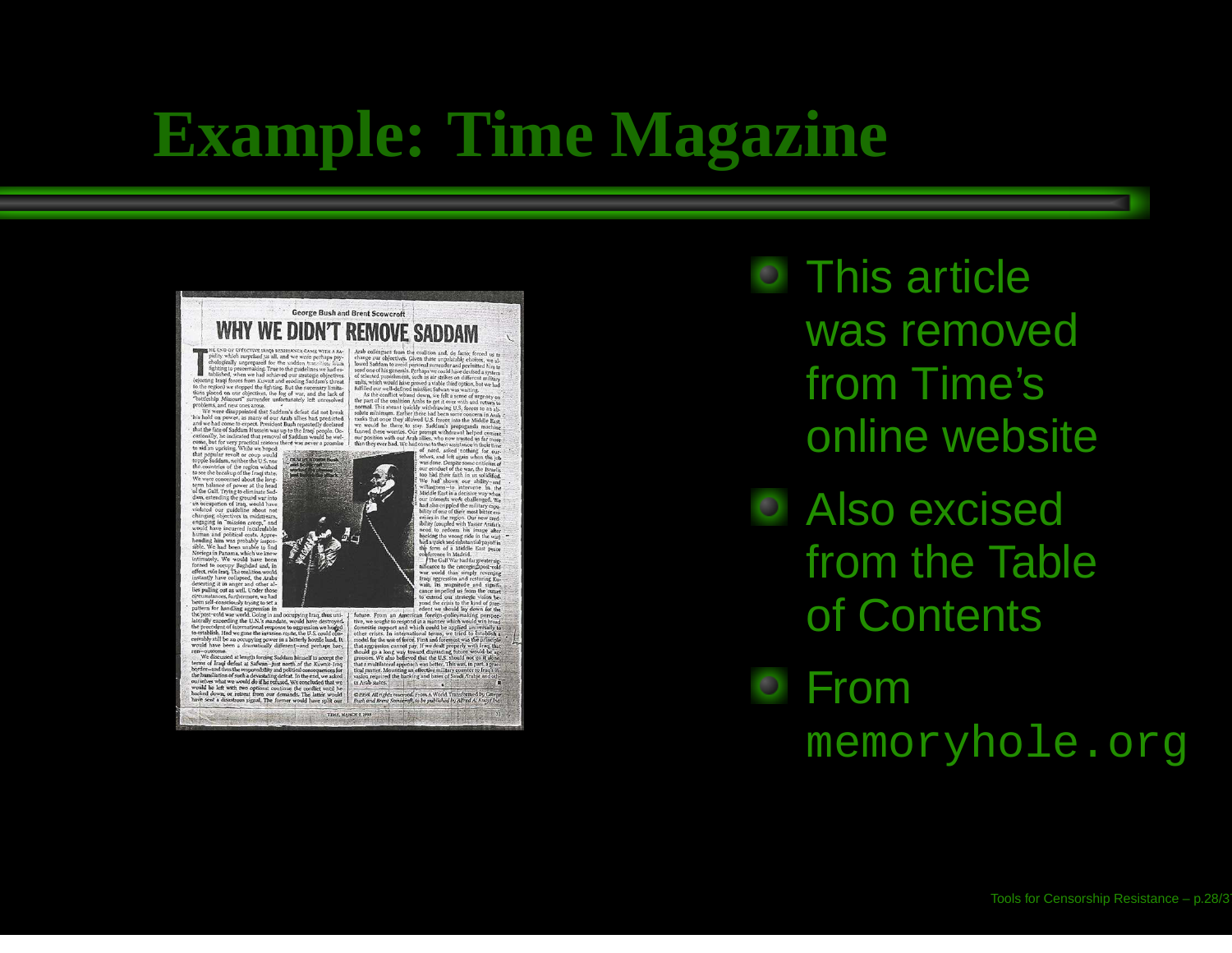### **LOCKSS: Lots of Copies Keep Stuff Safe**

- Libraries help prevent document distortion by preserving documents in many locations
- LOCKSS is <sup>a</sup> P2P system to help libraries
	- Archive documents and avoid bit rot
	- Maintain consensus about which document is correct
- Some online sources doing similar things (wayback machine, memoryhole, cryptome, google cache)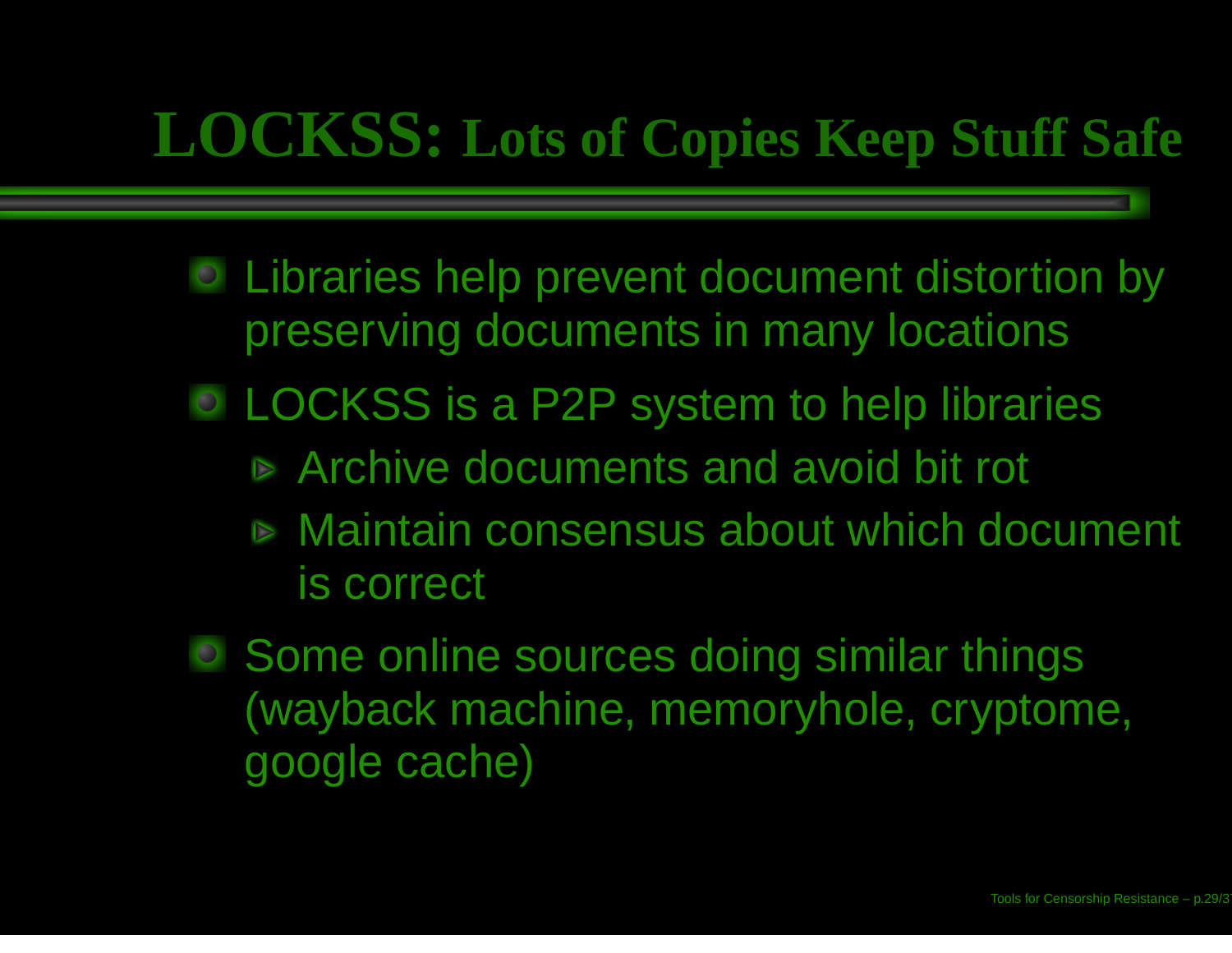### **Overview**

- Approaches to Censorship
- Circumvention methods
- Case study: China
- **Censorship in a "free" society** the LOCKSS project
- **Unobservability**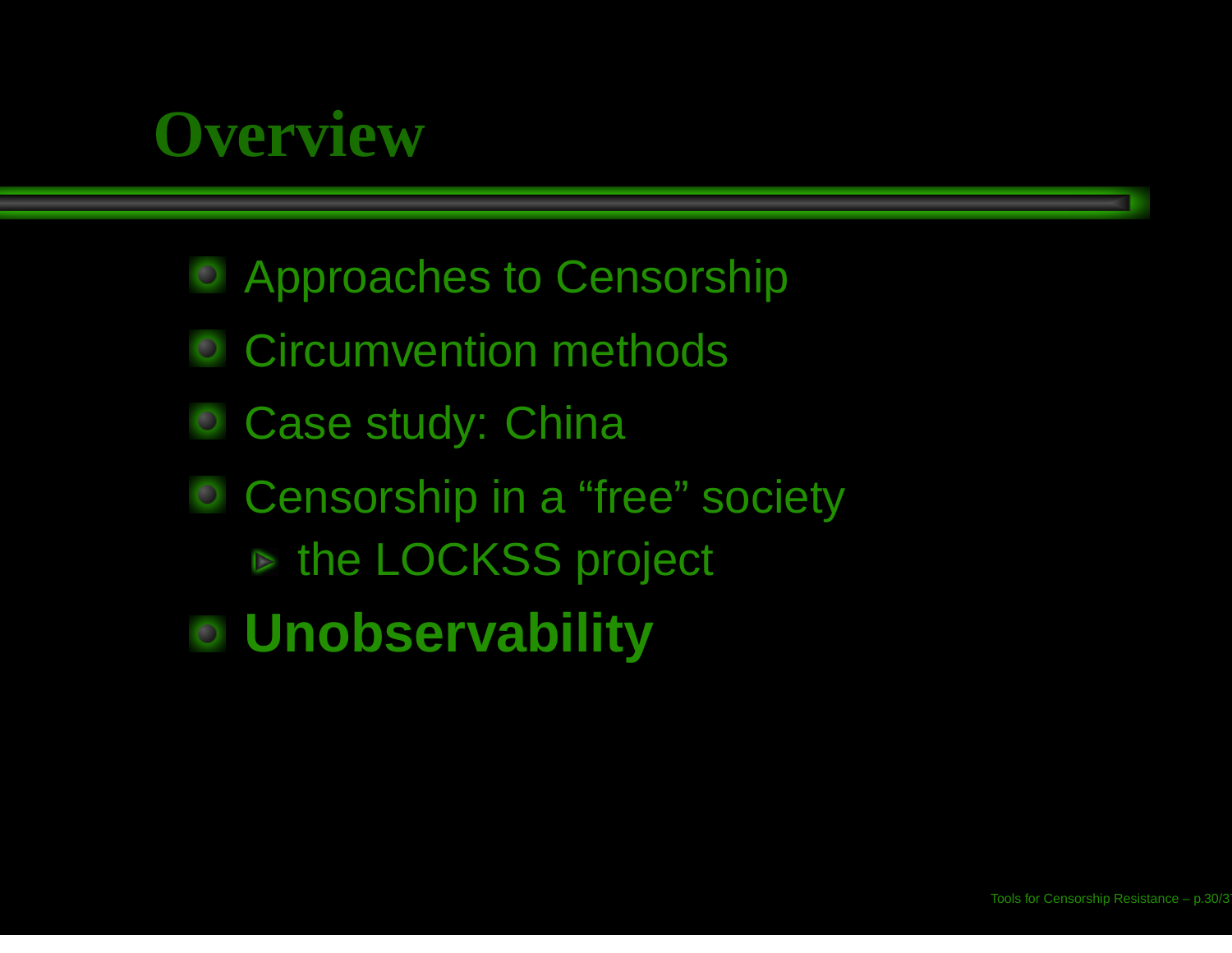### **Unobservability as Censorship Resistance**

- Unobservability hides both the content and the fact that covert communication is taking place
- Examples: steganography, covert channels
- Can help circumvent surveillance  $\bullet$
- And blocking (can't block what you don't know is there)
- Dissident two-way communication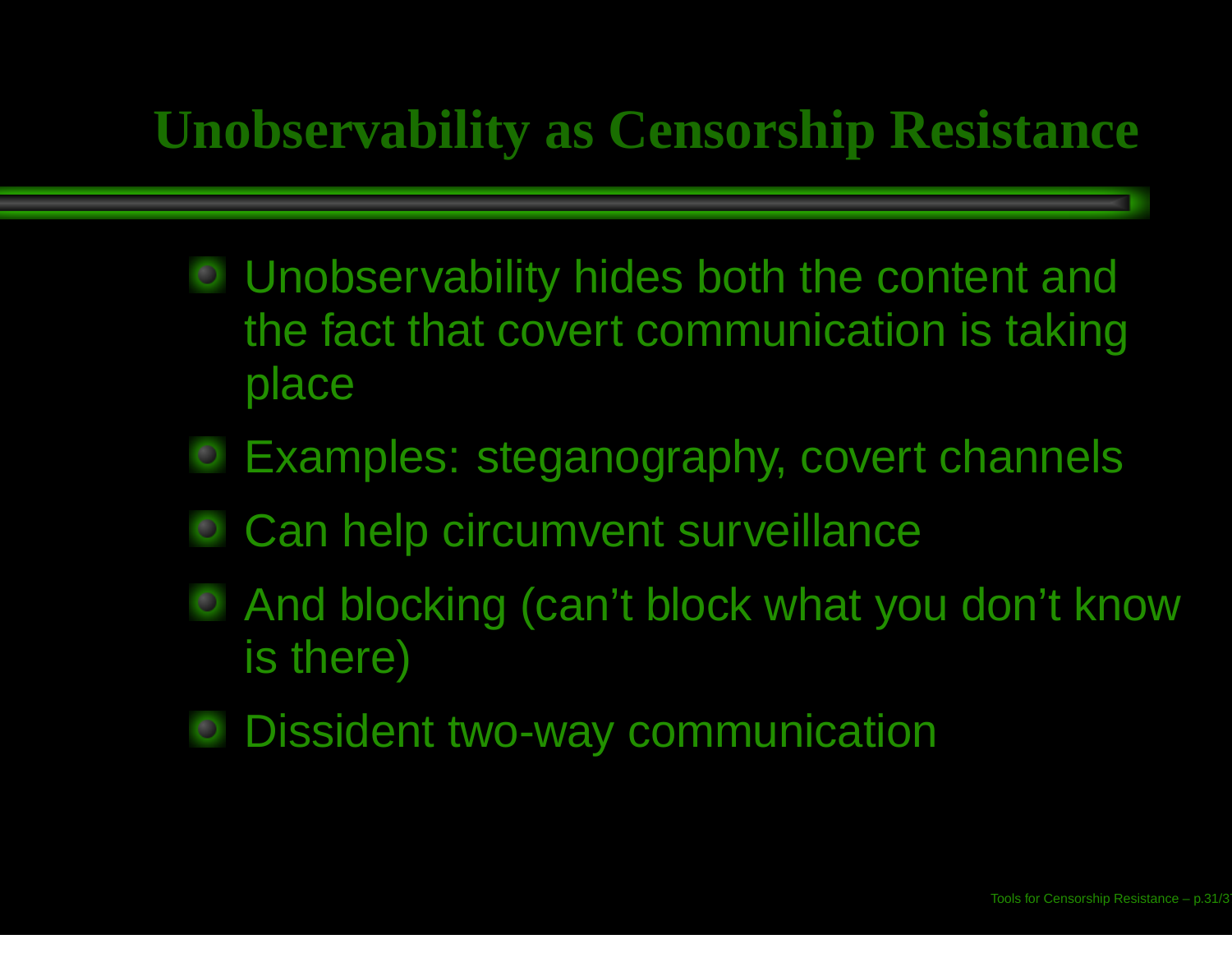### **Limitations of Encryption**

- It may be forbidden, or bring unwelcome suspicion
- Censoring authority may have the ability to gain keys (Britain)
	- **▶ Many systems built to avoid this problem**
- Requires some degree of coordination(keys)/technical sophistication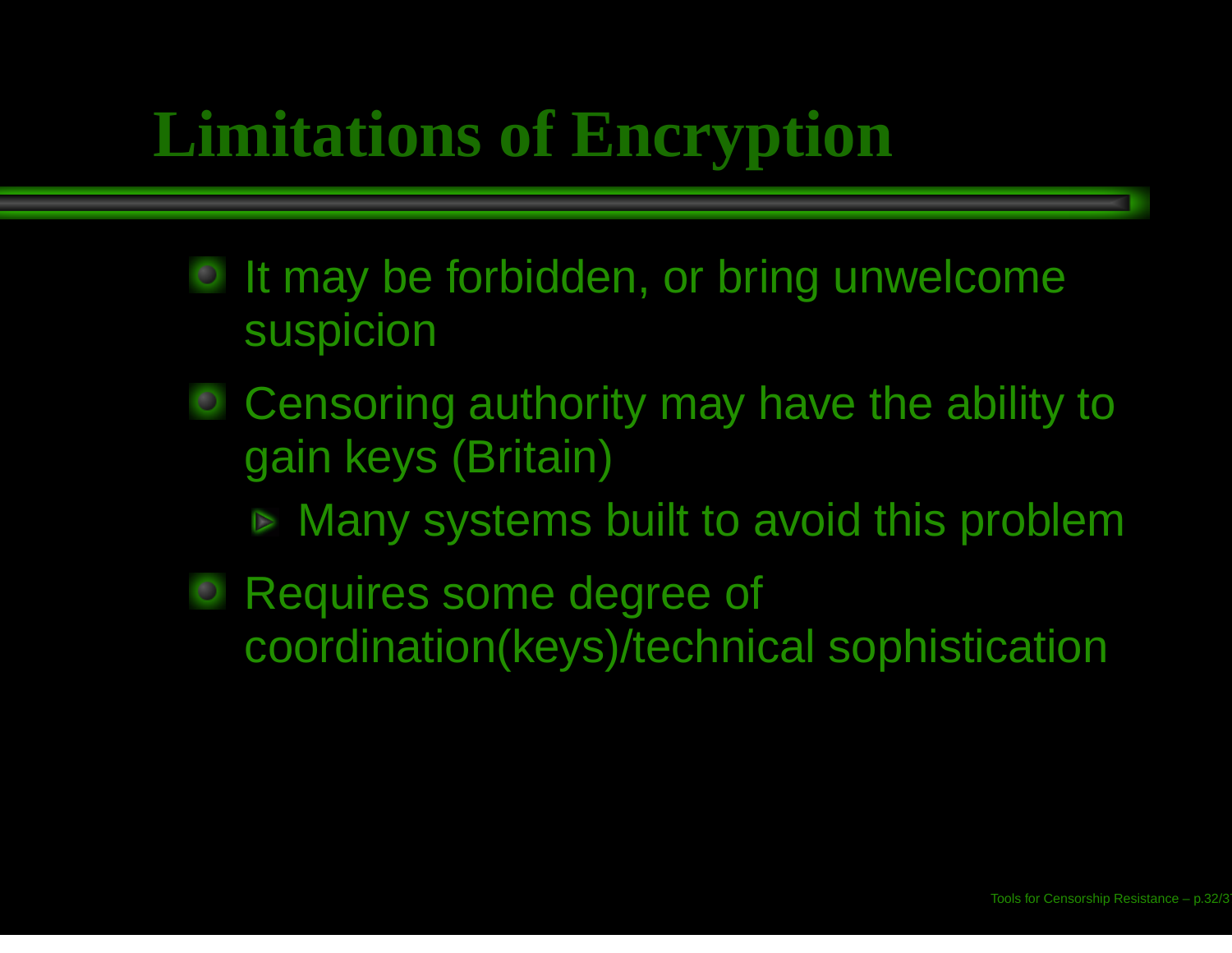### **Properties for Unobservable Systems**

#### **Undetectability**  $\bullet$

- Plausible (legitimate cover)
- Encode the message to match channel **statistically**
- **Robustness** 
	- **▶ Message survive natural/malicious** lossiness
	- Indispensable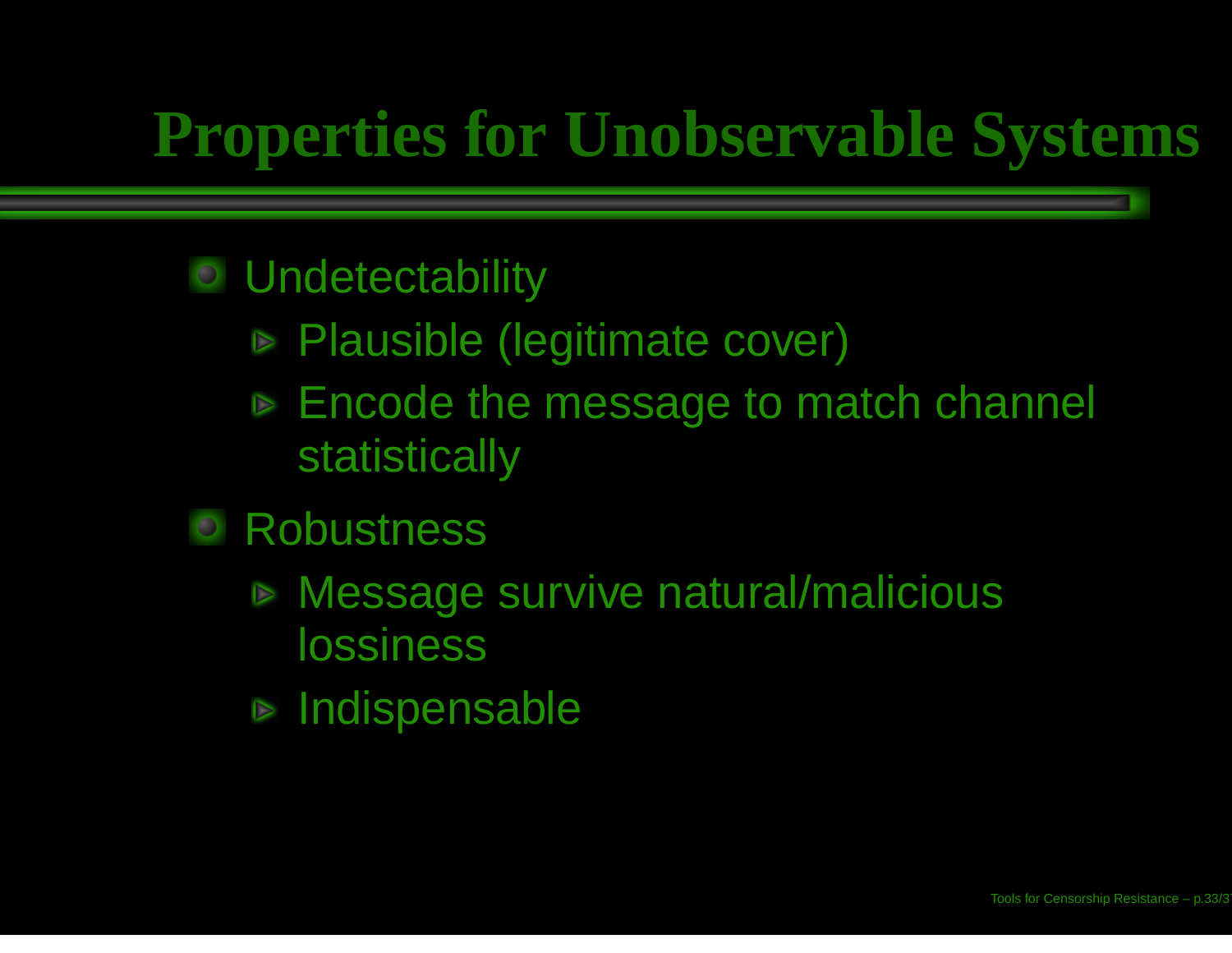## **Limitations of Unobservability**

- Hard to have security guarantees about detectability
- Many 'unobservable' approaches are detectable—security through obscurity
- Especially true if you are worried about the channel being blocked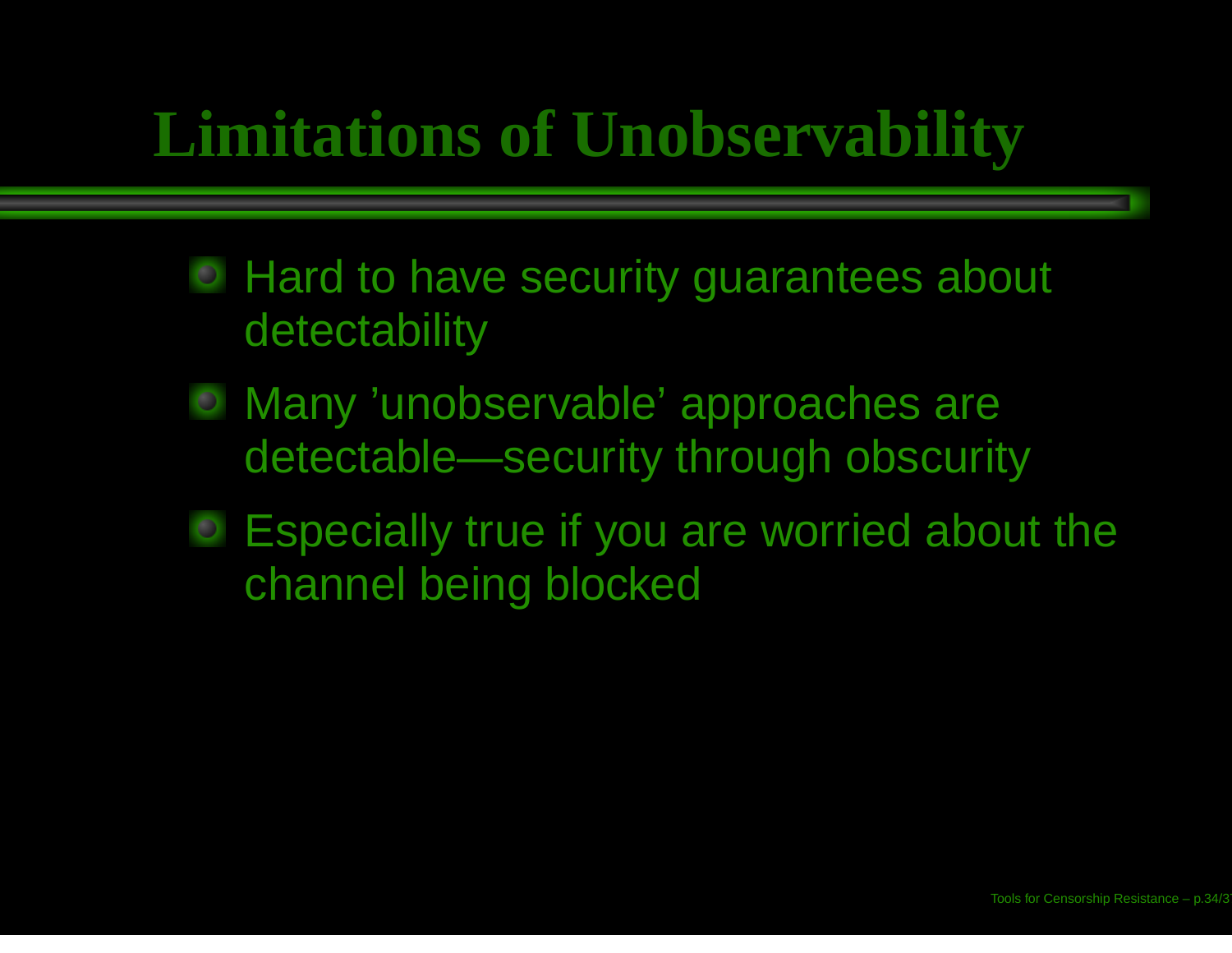### **Pitfalls of Randomness**



- Images from Westfeld's attacks on steganographic systems
- Embedding cryptographic output in nonrandom sources is obvious
- In general, bits are not random
- made this mistake with TCPtimestamps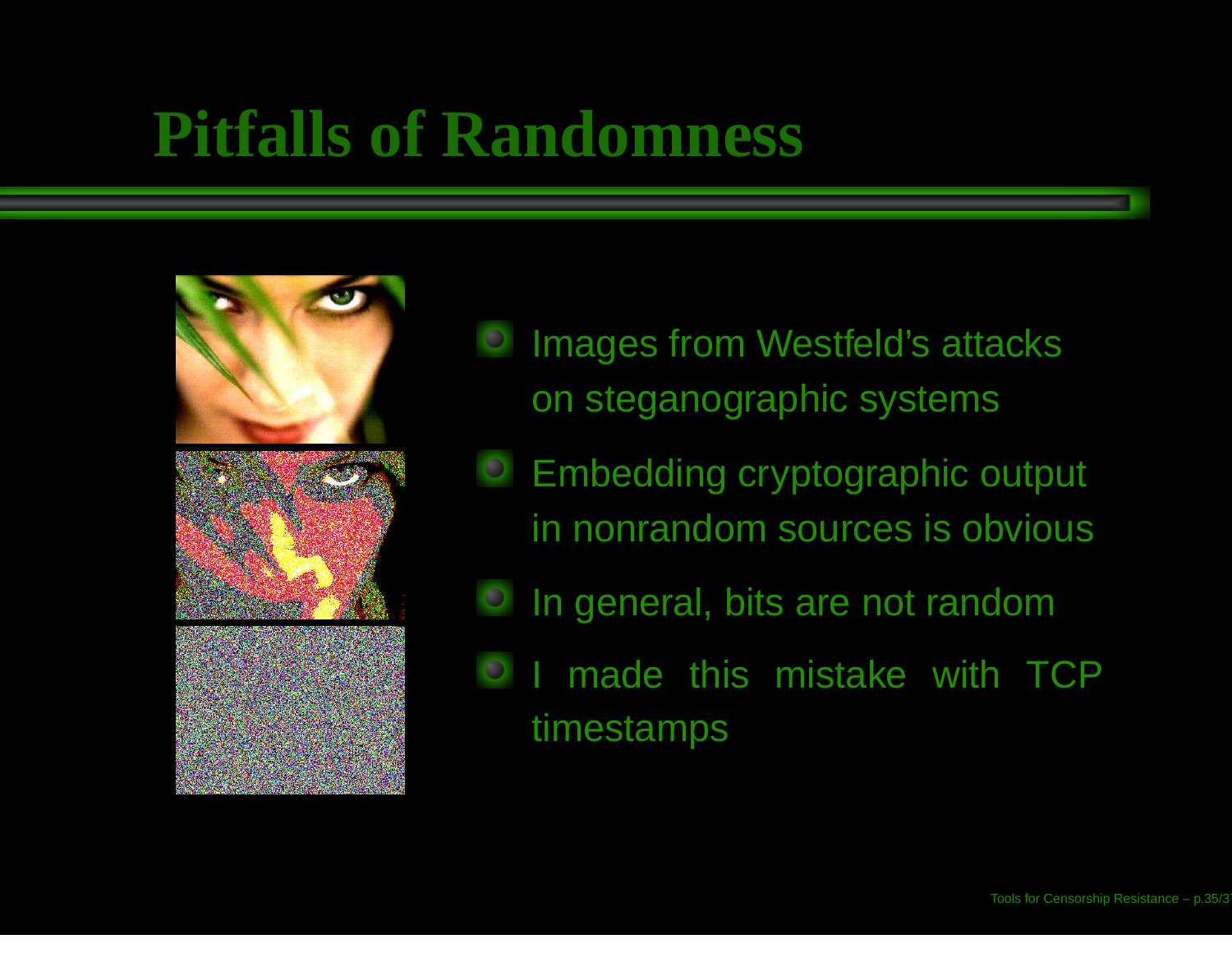# **Image Steganography**

- LSB steganography is detectable. Easily.
- **Increasingly good blind jpeg steg detection** (Fridrich)
- Certainly an arms race
- Robustness? $\bullet$
- Image choice steganography  $\bullet$ 
	- **▶ Very low bandwidth**
	- **▶ But robust, hard to detect**
	- Fotoblogs...